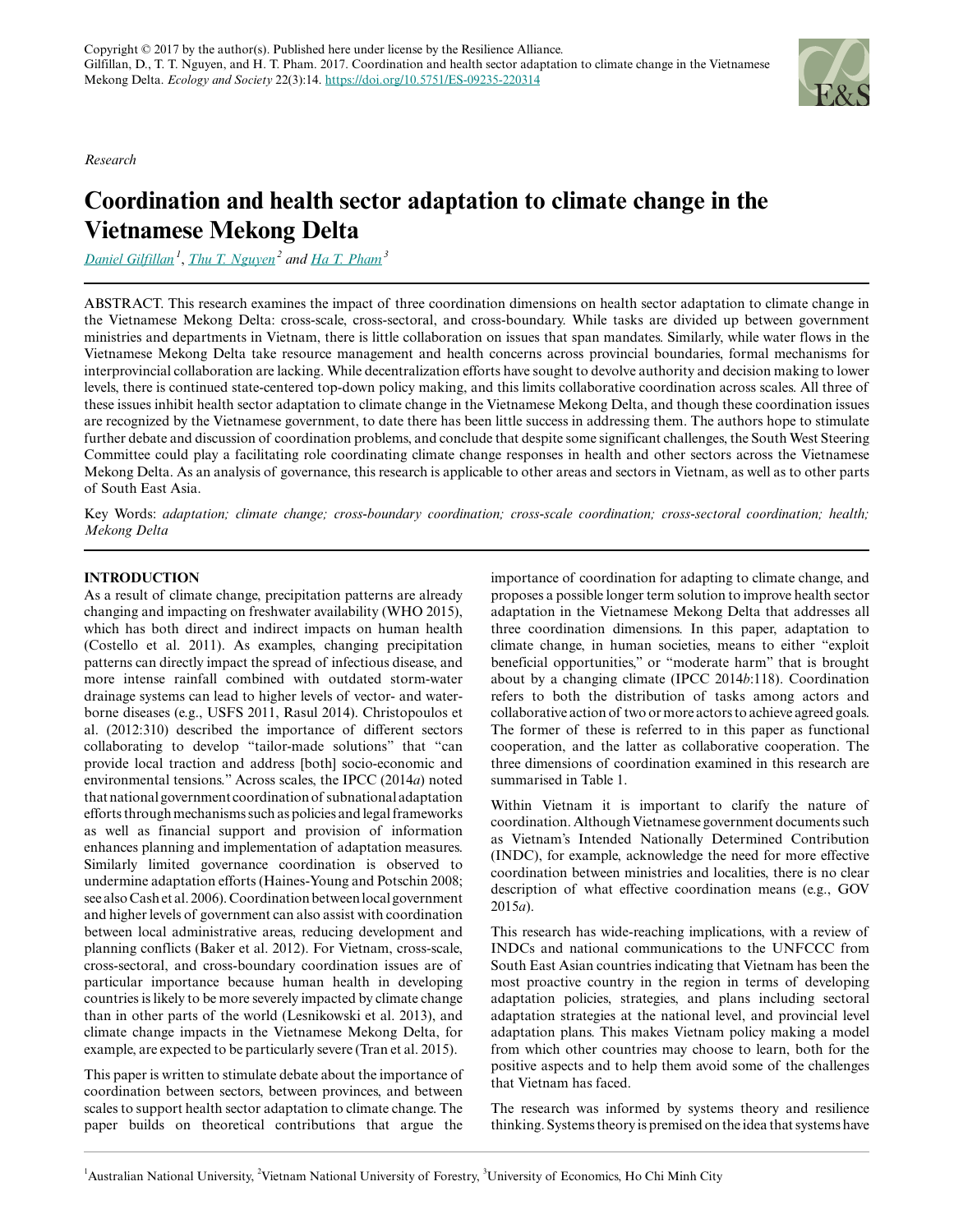| <b>Table 1.</b> Three dimensions of coordination. |
|---------------------------------------------------|
|                                                   |

| Dimension of Coordination | Description                                                                                                                                                 | Examples in Literature<br>(Cash et al. 2006, Haines-Young and Potschin 2008,<br>IPCC $2014a$ |  |
|---------------------------|-------------------------------------------------------------------------------------------------------------------------------------------------------------|----------------------------------------------------------------------------------------------|--|
| Cross-scale               | Interactions between government mechanisms at different<br>levels, for example between the national and provincial levels.                                  |                                                                                              |  |
| Cross-boundary            | Interactions that occur between administratively and/or<br>politically distinct places to deal with environmental issues<br>such as climate change impacts. | (Truong 2011, Baker et al. 2012, Nguyen 2012)                                                |  |
| Cross-sectoral            | Interactions between government sectors such as health and<br>environment                                                                                   | (USFS 2011, Christopoulos et al. 2012)                                                       |  |

distinct boundaries that insulate them from external influences. In relation to governance, systems theory consists of factors such as feedback loops and communication and control mechanisms, as well as allowing for changes in governance paradigms: for example, moving from centrally controlled governments to governance through a variety of techniques and instruments (see Esmark 2011). Resilience thinking is geared toward adaptability to continuously changing circumstances, rather than trying to achieve an ideal and static end state. In other words resilience is the "capacity to change in order to maintain the same identity" (Folke et al. 2010). To date, responding to environmental changes and challenges in the Vietnamese Mekong Delta has been weighted toward infrastructure construction and other hard responses that lack this flexibility (Garschagen 2010, Garschagen and Kraas 2011), whereas resilience approaches are suited to sustainably responding to a continuously changing climate. The combination of resilience thinking and systems theory in this research reflects changes currently taking place in Vietnamese governance as well as further changes that could better facilitate health sector adaptation to climate change.

## **LITERATURE REVIEW**

#### **Health and climate change**

In the 2014 Intergovernmental Panel on Climate Change (IPCC) report, Smith et al. (2014) reported that human health will be sensitive to changes in temperature and precipitation, including through droughts, floods, and heatwaves made worse by climate change. In addition to resultant direct health effects, there will be indirect human health effects resulting from crop failures, changing patterns of disease, and population displacement, highlighting the cross-sectoral nature of climate change impacts. The difficulties in responding to these impacts is magnified where there is a lack of policy coordination across sectors (e.g., Huang et al. 2011). For countries that have poor infrastructure, high levels of poverty and inequality, as well as significant public health challenges, health resources will be particularly strained by climate change impacts (e.g., Lesnikowski et al. 2013), and the impacts of climate change are expected to further disadvantage poor and marginalized populations (e.g., Marmot 2007). A further cross-sectoral impact is that health challenges also inhibit economic development because there are direct economic costs in treatment and indirect costs because ill workers are less productive (e.g., Smith et al. 2014; see also Gerdham and Ekam 2005 for links between environmental determinants, human health, and household-level economic outcomes).

The Mekong Delta is expected to be severely affected by climate change impacts (Tran et al. 2015), however vulnerability is a function both of physical impacts and the ability of affected populations to adapt (Yusuf and Francisco 2009). The population of the Vietnamese Mekong Delta is predominantly rurally based, with many people living in poverty and having low levels of education (e.g., McElwee 2010). This makes the population of the delta highly vulnerable to the increasing frequency of typhoons and frequent flooding of low-lying coastal areas that are associated with climate change (as well as to the resultant increase in vector-, water-, and food-borne diseases; McElwee 2010; see also McMichael et al. 2003 and Gamble et al. 2016 for descriptions of cross-sectoral climate change impacts on human health). Increased hospitalizations for diarrhoeal diseases in the Vietnamese Mekong Delta are already associated with periods of high temperature, humidity, and peaks in rainfall (Phung et al. 2015), and diseases related to frequent heat waves such as respiratory infections are also increasing in the region (Benedikter 2014). Other regional analyses also highlight links between a warmer, more variable climate, and adverse health effects, which will impact the poor most significantly, particularly women and children (Mackay and Russell 2011).

## **Adaptation across boundaries, scales, and sectors**

Adaptation can happen in a variety of ways and at a range of scales, and is often motivated by extreme events and increased climate variability rather than by long-term trends (Bierbaum et al. 2013). At the most local level, adaptations to climate change tend to be coping measures that cost little. More expensive longer term adaptation planning at the local level is less likely to occur autonomously without incentives from national governments or the private sector (Porter et al. 2014), and, in the case of developing countries, international adaptation financing. This highlights the importance of cross-scale coordination, and there is recognition in the literature that good cross-scale governance links support climate change adaptation, with decisions required at global, national, regional, and local levels (e.g., Armitage 2008, Termeer et al. 2010). Termeer et al. (2010) argued that there are costs of coordinating across scales, but despite these costs, Cash et al. (2006) observed that recognizing issues at different scales enables easier identification of problems, and hence pathways to resolve them. The cross-scale processes involved in managing environment and health in the Vietnamese Mekong Delta make cross-scale governance an important concern (see Tai 2015 for arguments on the importance of cross-scale governance dynamics).

Vietnam has made commitments under the United Nations Framework Convention on Climate Change (UNFCCC; for examples see Table 2), and although communications to the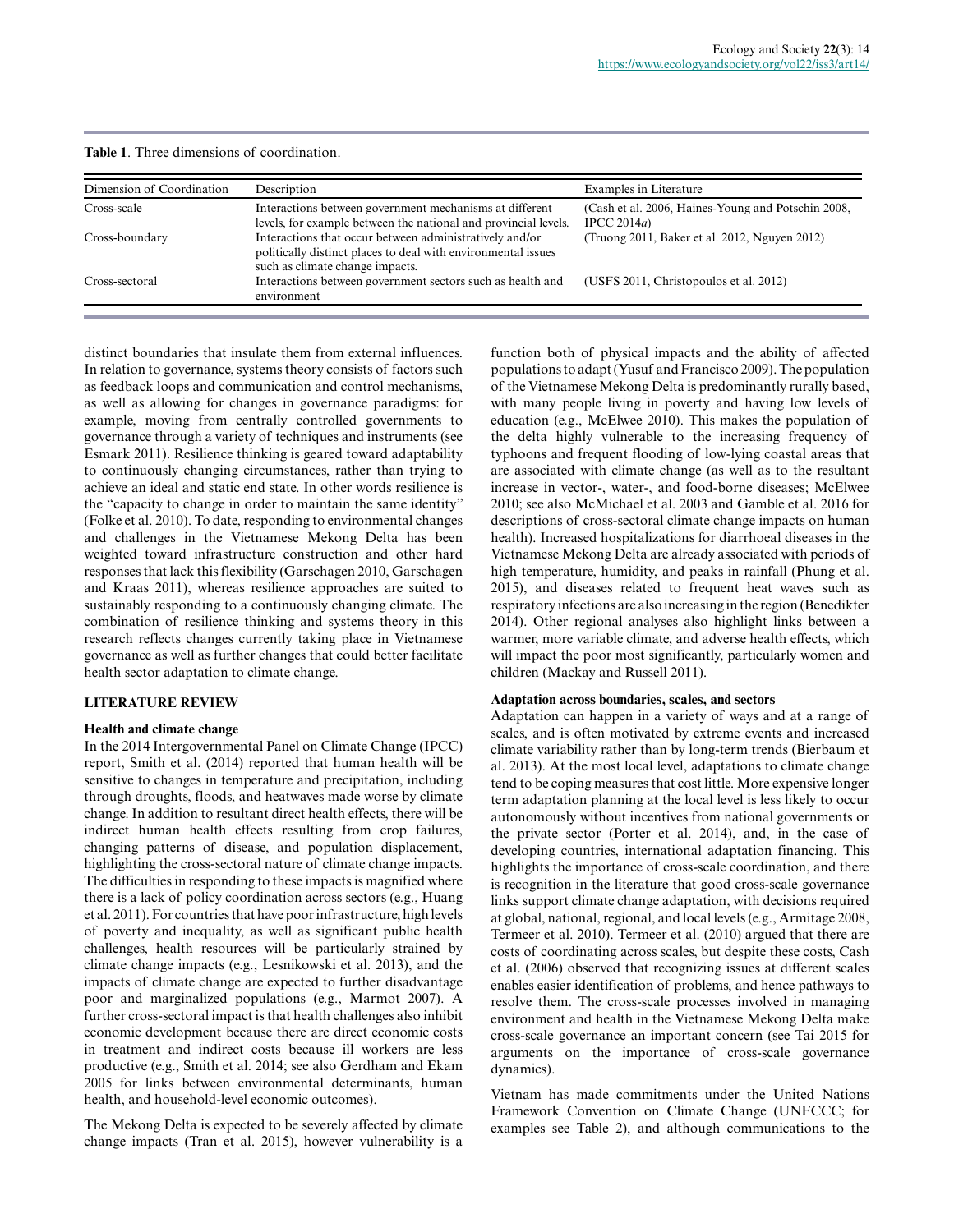UNFCCC are not directly implementable as policies, they link to the development of national policies, strategies, and plans. Nationally, Vietnam has a variety of overarching climate change policies such as the National Target Program to Respond to Climate Change (NTP-RCC), as well as sectoral plans that incorporate climate change considerations. Although national governments provide support such as policy frameworks, the subnational scale plays a fundamental role in ensuring adaptation actions are tailored to local circumstances (Snover et al. 2007, UNDP 2007). Similarly, Galarraga et al. (2009) argued that subnational organizations can make significant contributions because their greater awareness of local conditions combined with greater flexibility allow them to take decisive, targeted actions in response to climate change (see also Parkes et al. 2010).

In line with these arguments, and under requirements of the NTP-RCC, each province in Vietnam has developed its own climate change adaptation action plan. Despite this, in the Vietnamese Mekong Delta, provincial adaptation plans do not pay adequate attention to cross-boundary cooperation, even where doing so could support longer term economic growth and sustainable development (Truong 2011, Nguyen 2012). Baker et al. (2012) noted the importance of coordination between local government areas in Queensland, Australia, to help prevent conflicts as adaptation policies are developed and implemented. In Vietnam, administrative boundaries between provinces combined with a lack of regional level databases, which would provide the scientific foundation for action as well as academic research, have constrained adaptation to climate change across the Vietnamese Mekong Delta (Nguyen 2012, Tran et al. 2015).

One factor that continues to influence cross-scale governance dynamics in Vietnam is the decentralization program, which forms a part of Vietnam's Doi Moi reforms (United Cities and Local Governments 2009). The Doi Moi reforms were instituted by the Government of Vietnam, beginning in 1981, to transition from a centrally planned to a market-based economy (Irvin 1995). The decentralization process was accelerated in the year 2000, when the Vietnamese National Assembly resolved to transfer responsibilities from central to local governments wherever possible (Fritzen 2006). The World Bank (2015) reported that fiscal decentralization has been successful, but Vu (2012) observed that the decentralization reforms are not meeting government expectations, and described a top-down decentralization in Vietnam, with government functions devolved on the basis of tasks for which higher levels of government should not be responsible. In contrast, bottom-up decentralization requires higher level government to take responsibility for tasks or functions that lower levels are not equipped to fulfil. Vu (2012) argued further that Vietnam lacks some of the fundamental prerequisites for successful decentralization, such as transparency and accountability, resourcing of provinces, as well as uneven distribution of fiscal, political, and administrative decentralization. Christoplos et al. (2017) and Garschagen (2016) both noted the paradox of central government attempts to empower subnational levels while at the same time retaining tight overall policy control. Garschagen (2016) emphasized these tensions relative to national development and Christoplos et al. (2017) discussed the importance of local level participation and ownership over adaptation to climate change. Achieving local ownership could be difficult however, given Benedikter's (2016) observation of

persistent rigidity of state planning and budgeting processes combined with top-down resource allocation. Similarly, Gainsborough et al. (2009) noted top-down, state-centered policy making, which is also evident through Hansson's (2003) description of the government's strained relationship with civil society. Likewise, Benedikter (2014) observed that large-scale operations in Vietnam tend to exclude local government agencies and communities. The central government's desire to retain tight control undermines cross-scale coordination efforts, including for health sector adaptation to climate change.

Further to the above observations, both Thayer (1995) and Fforde (2011) observed a lack of political change in Vietnam's decentralization. Compounding this systemic rigidity is MacLean's (2013) argument that bureaucratic self-interest has led to a "paper-based" reality in government documentation that does not reflect on-the-ground reality. Although the government is active in developing and adopting policies, differences between the paper reality and grassroots experiences of poor implementation and a lack of resources means that adopted policies often do not achieve intended outcomes. Because addressing climate change impacts involves cross-scale, crossboundary, and cross-sectoral issues, new policies are not enough. Vietnam will need to make structural and philosophical shifts to enable climate-related policies to achieve desired results.

One shift that could be made can be seen in Dannevig and Aall's (2015) argument that regional-scale governance can be an appropriate level to facilitate communication and coordination, particularly between local contextual knowledge and expert adaptation knowledge. Regional coordination in Vietnam, especially coordination of climate change in the Vietnamese Mekong Delta, remains academically underexplored. There is some research in Vietnamese academic journals but little information in international English language journals. There is broad agreement in the existing literature that coordination at the subnational regional level in the Vietnamese Mekong Delta is of high importance, particularly in the face of market pressures and the continuing international integration of Vietnam's economy, with the associated exchanges of culture, labor migration, and environmental challenges (Ho and Le 2012, Nguyen 2012, Tran et al. 2015). According to Nguyen (2012) the Vietnamese government has a legal framework that supports regional coordination including coordination regulations, coordinating groups, and management instruments such as plans and strategies. Tran et al. (2015) assessed climate change impacts and argued that actions focusing on the long term are urgently required, and that regional, inter-regional, and national level action and coordination are fundamental to sustainable development. Despite existing regulations and management instruments, Tran et al. (2015) identified the South West Steering Committee (SWSC) as the only regional governance mechanism in the delta. They proposed a specialized climate change coordination office be established under the authority of the SWSC, with funding from the central budget and international donors. This research furthers the work of Tran et al. (2015) by using the health sector as a case study to examine ways to improve collaborative cooperation across sectors, boundaries, and scales in the Vietnamese Mekong Delta.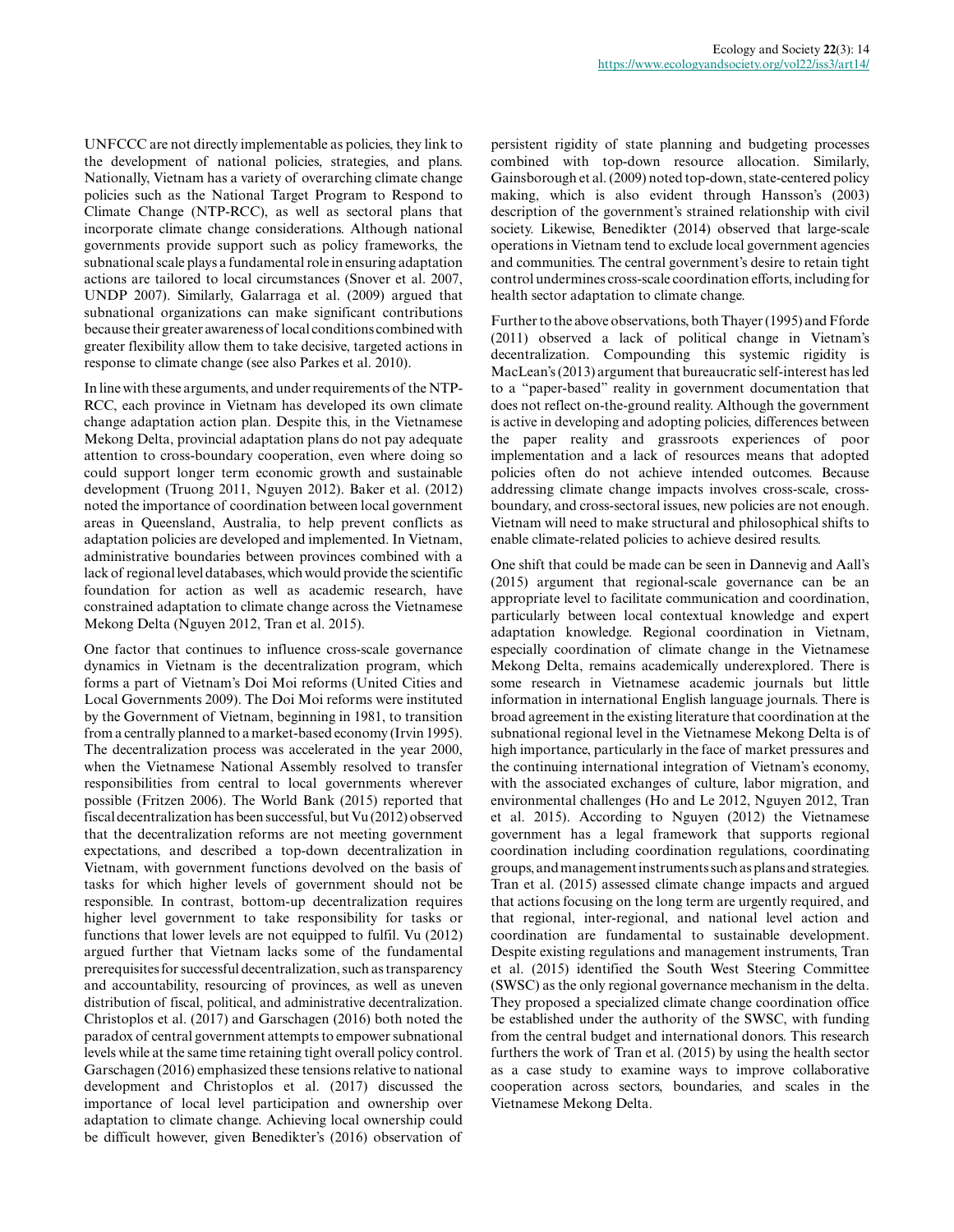| Reference                                       | Title                                                                                                          | Year                                                                              | Authority/Agreement                                        |
|-------------------------------------------------|----------------------------------------------------------------------------------------------------------------|-----------------------------------------------------------------------------------|------------------------------------------------------------|
| Internationally driven                          |                                                                                                                |                                                                                   |                                                            |
| (MONRE 2003)                                    | Initial National Communication                                                                                 | Submitted 2003                                                                    | United Nations Framework Convention                        |
|                                                 |                                                                                                                |                                                                                   | on Climate Change (UNFCCC)                                 |
| (MONRE 2010)                                    | Second National Communication                                                                                  | Submitted 2010                                                                    | <b>UNFCCC</b>                                              |
| (MONRE 2014)                                    | Initial Biennial Updated Report (IBUR)                                                                         | Submitted 2014                                                                    | <b>UNFCCC</b>                                              |
| (GOV 2015a)                                     | Intended Nationally Determined Contribution<br>(INDC)                                                          | Submitted 2015                                                                    | <b>UNFCCC</b>                                              |
| National laws, processes, strategies, and plans |                                                                                                                |                                                                                   |                                                            |
| (GOV 2011)                                      | National Climate Change Strategy (NCCS)                                                                        | 2011                                                                              | Government of Vietnam                                      |
| (GOV 2008)                                      | National Target Program to Respond to Climate<br>Change (NTP-RCC)                                              | 2008                                                                              | Government of Vietnam                                      |
| (GOV 2012)                                      | National Action Plan on Climate Change<br>$(NAP-CC)$                                                           | 2012                                                                              | Government of Vietnam                                      |
| (GOV 2002)                                      | <b>Budget Law</b>                                                                                              | 2002                                                                              | Government of Vietnam                                      |
| (GOV 2015b)                                     | <b>Budget Law</b>                                                                                              | 2015                                                                              | Government of Vietnam                                      |
| (GOV 2014)                                      | National Socio-Economic Development Plan                                                                       | 2014                                                                              | Government of Vietnam                                      |
| (MoH 2010)                                      | Ministry of Health Action Plan to Address<br>Climate Change                                                    | 2010 - 2015                                                                       | The Ministry of Health                                     |
| N/A                                             | National Environmental Health Action Plan<br>(NEHAP)                                                           | Rejected (by<br>parliament) 2012<br>Rejected (by<br>Environment<br>Minister) 2015 | Regional Forum on Environmental<br>Health (RFEH)           |
| Regional process, strategies, and plans         |                                                                                                                |                                                                                   |                                                            |
| (GOV 2016)                                      | Regulation for Pilot Coordination for Regional<br>Socio-economic Development in the Mekong<br><b>Delta</b>     | 2016                                                                              | Government of Vietnam                                      |
| (GOV and GOTN 2013)                             | Mekong Delta Plan: Long-term Vision and<br>Strategy for a Safe, Prosperous and Sustainable<br>Delta            | 2013                                                                              | Government of Vietnam and<br>Government of the Netherlands |
| Provincial level plans and strategies           |                                                                                                                |                                                                                   |                                                            |
| (Dong Thap PPC 2011)                            | Provincial Action Plans to Respond to Climate<br>Change for Dong Thap Province                                 | 2011                                                                              | The People's Committee of Dong Thap                        |
| (Kien Giang PPC 2013)                           | Provincial Action Plans to Respond to Climate<br>Change for Kien Giang Province                                | 2013                                                                              | The People's Committee of Kien Giang                       |
| (Can Tho PPC 2010)                              | Provincial Action Plans to Respond to Climate<br>Change for Can Tho Province                                   | 2010                                                                              | The People's Committee of Can Tho                          |
| (Bac Lieu PPC 2012)                             | Provincial Action Plans to Respond to Climate<br>Change for Bac Lieu Province                                  | 2012                                                                              | The People's Committee of Bac Lieu                         |
| (An Giang PPC 2010)                             | Provincial Action Plans to Respond to Climate<br>Change for An Giang Province                                  | 2010                                                                              | The People's Committee of An Giang                         |
| (Ben Tre PPC 2011)                              | Provincial Action Plans to Respond to Climate                                                                  | 2011                                                                              | The People's Committee of Ben Tre                          |
| (Ca Mau PPC 2012)                               | Change for Ben Tre Province<br>Provincial Action Plans to Respond to Climate                                   | 2012                                                                              | The People's Committee of Ca Mau                           |
| (Soc Trang PPC 2011)                            | Change for Ca Mau Province<br>Provincial Action Plans to Respond to Climate                                    | 2011                                                                              | The People's Committee of Soc Trang                        |
| (Tra Vinh PPC 2010)                             | Change for Soc Trang Province<br>Provincial Action Plans to Respond to Climate                                 | 2010                                                                              | The People's Committee of Tra Vinh                         |
| (Vinh Long PPC 2012)                            | Change for Tra Vinh Province<br>Provincial Action Plans to Respond to Climate<br>Change for Vinh Long Province | 2012                                                                              | The People's Committee of Vinh Long                        |

**Table 2**. Adaptation and health-related laws, processes, agreements, strategies, policies, and plans.

## **METHODS AND LIMITATIONS**

Using public health in the Vietnamese Mekong Delta as a focus area, this research examines the role that the three dimensions of coordination, outlined in Table 1, can and do play in supporting climate change adaptation. Although Vietnam has been proactive in policy development, its poor record of policy implementation (e.g., Tran 2016 argued that lack of understanding of adaptation

measures on the part of provincial environmental and agricultural officials undermines climate change policy implementation) means that policy analysis alone does not provide a clear picture of the coordination of health sector adaptation to climate change. For this reason, the research presented in this paper uses data from in-depth semistructured interviews to guide and add depth to the policy analysis and to help highlight areas where there is a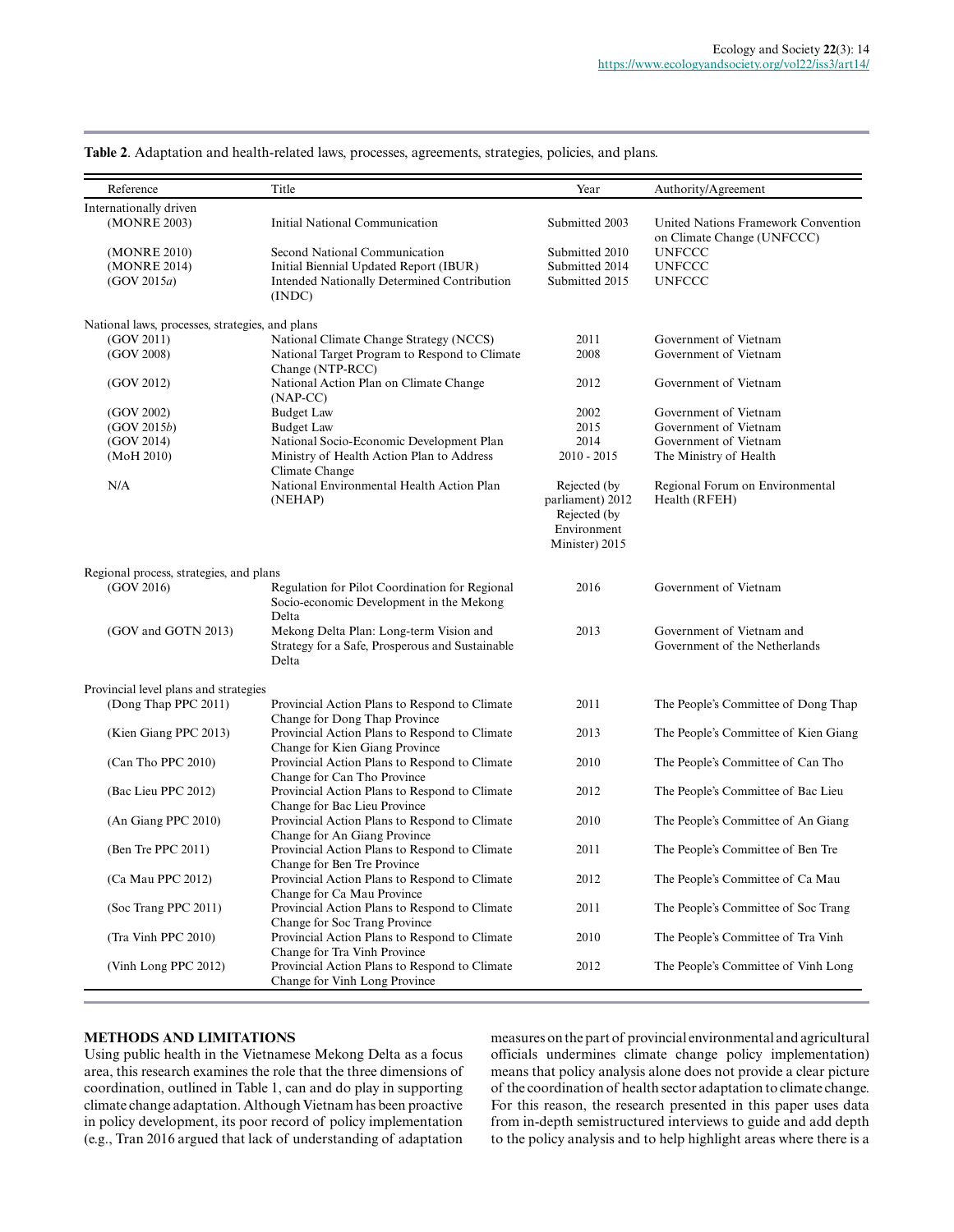mismatch between on-the-ground reality and the paper-reality of policy frameworks. The analysis began with the coding of themes that emerged from the interviews. The policies were then examined in light of these themes.

To help mitigate any bias effects, the researchers interviewed officials from a variety of levels within government as well as from a variety of organizations working outside of government. To promote trust and encourage interviewees to openly share their insights, the researchers relied on personal introductions to meet interviewees. Beyond this, interviewees were advised that where they did not feel comfortable answering questions they were not obliged to answer, and were advised that all interviews would be treated as confidential and anonymous. Despite this, it was observed that junior staff within government agencies were more open than senior officials to discussion of problems and concerns that they saw. The researchers also interviewed recently retired directors of national-level government agencies, and these individuals were more willing to share their views and perspectives than currently employed senior officials. Officials at the provincial level and personnel from nongovernment and international organizations were generally quite open to discussion of both positive and negative aspects of climate change adaptation governance.

Interviews were conducted with environment and health ministry officials, as well as with personnel from nongovernment organizations (NGOs) and international organizations. The interviews were used to explore issues of adaptation coordination, in the context of Vietnam's adaptation policy framework, and particularly to get expert viewpoints on government policies. Fourteen interviews were conducted with officials in government offices, in both national and provincial positions across the health and environment ministries. In addition, 14 officials from nongovernment and international organizations were interviewed to further illuminate coordination issues relating to health and adaptation.

Interviews were conducted in English, and ranged from 24 to 81 minutes in length. An average interview length of 54 minutes was calculated by dividing the total number of interview minutes by the number of interviewees. Interview data was transcribed, and each transcript was read to identify themes. Data on themes common across interviews was collated manually. Collated data was then reviewed for subthemes and analyzed in the context of the policies, strategies, and plans that were reviewed. Each interviewee was ascribed a code that has been used in this paper to cite interviews. For example, data provided by interviewee number five is cited as (#05).

The policy review included relevant national and provincial level strategies and plans, as well as international agreements through processes such as the UNFCCC. The policies, strategies, and plans reviewed are presented in Table 2.

The study had some limitations. Provincial and departmental climate change action plans are not publicly available, however the research team procured provincial action plans for 10 out of the 13 Mekong Delta provinces. Further research and analysis of departmental action plans would add depth to the knowledge of Vietnamese governance systems and their ability to deliver sustainable climate change adaptation actions, particularly in

relation to cross-sectoral, cross-boundary, and cross-scale coordination.

Research methodologies do influence interpretation of data. In this case, the focus of systems theory on communication and control mechanisms and feedback loops and novel ways to alter these may have induced researchers to underplay obstacles and constraints associated with entrenched bureaucratic systems. Similarly, resilience thinking's focus on "changing to remain the same" could limit the ability of the researchers to see the extent to which bureaucratic systems can be resistant to change.

# **RESULTS**

## **International communications and commitments**

Vietnam has submitted two national communications to the UNFCCC (MONRE 2003, 2010). In its section on climate change impacts and adaptations, Vietnam's second national communication to the UNFCCC has a five and a half page subsection dealing with impacts on human health, with three of these pages on adaptation measures, including detail of time horizons for adaptations (MONRE 2010). Some adaptations are directly focused on the health sector, and the document also highlights links between health and other sectors such as water resources, the coastal zone, agriculture, and energy/transportation, thus highlighting the need for cross-sectoral coordination. Similarly, Vietnam's INDC highlights human health as a priority area in Vietnam's response to climate change. It also acknowledges that coordination between ministries and between localities is lacking in effectiveness (GOV 2015*a*). Despite the priority ascribed to the health sector in Vietnam's INDC and second national communication, the health ministry was not one of the 11 ministries cited as having contributed to Vietnam's Initial Biennial Updated Report to the UNFCCC (MONRE 2014), suggestive of the paper/reality divide.

## **National policies and strategies**

The Vietnamese government has developed a number of national policies to support efforts to deal with climate change. In 2008 the NTP-RCC was published, followed by the National Climate Change Strategy (NCCS) in 2011 and the National Action Plan on Climate Change (NAP-CC) for the period 2012–2020 (GOV 2008, 2011, 2012). Along with Central Party Committee resolutions (e.g., Central Party Committee 2013), these documents identify human health as a priority area, in alignment with both the second national communication to the UNFCCC and Vietnam's INDC. These documents also reference coordination or collaboration among sectors and localities, but do not elaborate on what coordination and collaboration mean in practice.

The NTP-RCC provides the overarching framework for Vietnam's responses to climate change, setting out the directions for the development of both provincial level and sectoral adaptation action plans. It includes public health as a key area of concern and specifies that by 2015 "the mechanism for coordination among agencies responsible for climate change issues" will be perfected  $(GOV 2008, article III(4)(b)).$ Interviewees agreed that health-related impacts of climate change are cause for concern, noting increasing instances of floods, droughts, and typhoons, and associated food security issues (e.g., #11, #20). Although the prioritization of human health is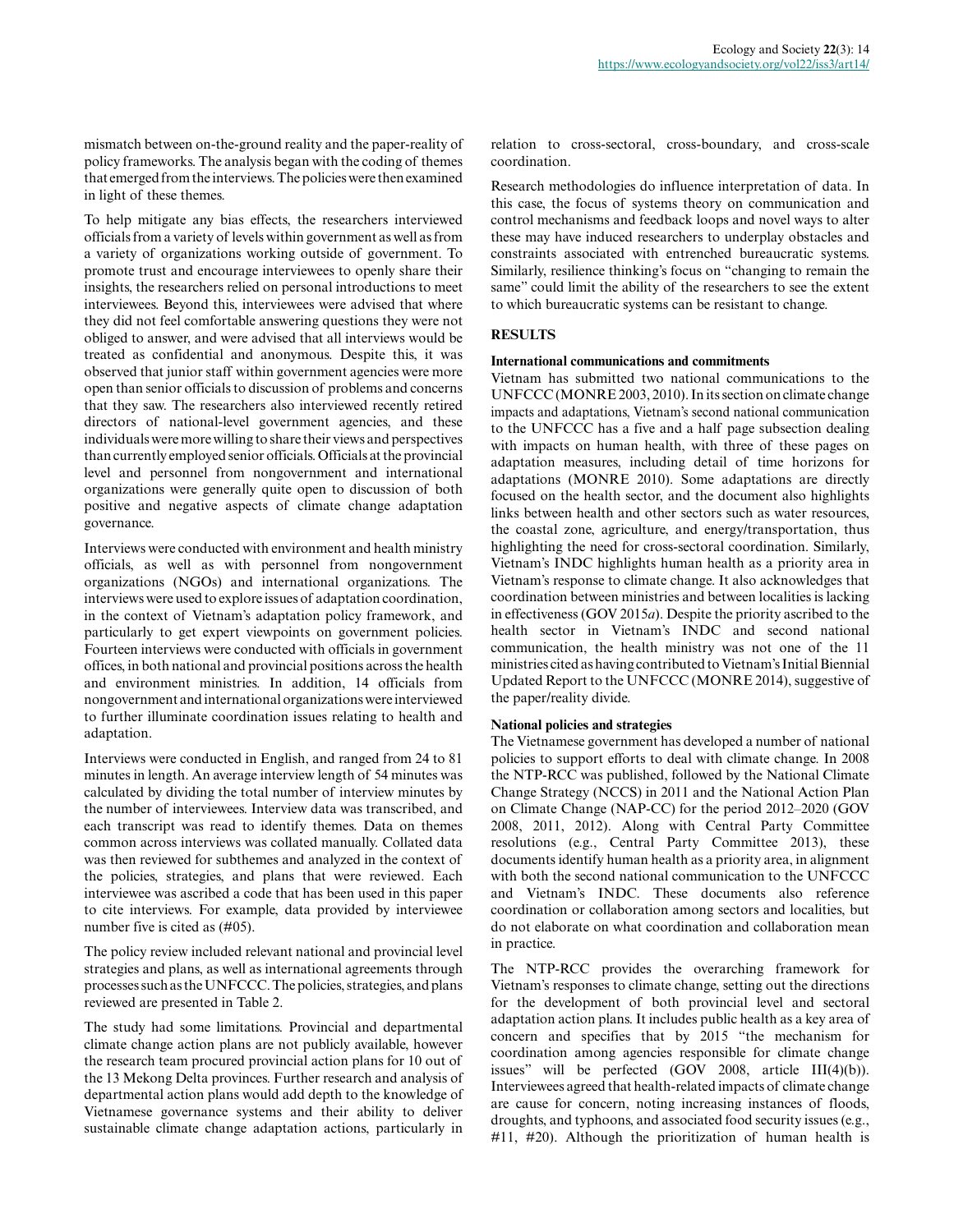reiterated in the NCCS as well as in the NAP-CC, specific actions and targets are vague, in line with MacLean's (2013) observation of paper-based realities resulting in vague policies. For example the list of projects in the NAP-CC gives the Ministry of Health (MoH) responsibility for "upgrading" community healthcare systems in response to a changing climate, "strengthening" disease surveillance systems, and "ensuring" food hygiene and safety, in the period  $2013-2015$  (GOV 2012, article II (A) (49)), while implications of issues linked to climate change, such as land subsidence in the Mekong Delta, are not considered in relevant strategies (#01). In accordance with NTP-RCC requirements, in 2010 the MoH published their climate change action plan for the period 2011-2015 (MoH 2010). This plan identifies climate change and infectious disease development as areas of particular concern. The plan has references to coordination across provincial boundaries, however these are vague and contradictory. The climate change health strategy for the period 2016–2020 is still awaiting approval (#21). In 2015, the MoH did issue a health sector action plan to respond to natural disasters for the period 2015–2020, which provides measures for the health sector to deal with natural disasters by region including the Vietnamese Mekong Delta. Although there is an updated draft climate change strategy for health, interviewees expressed the view that the health ministry does not have a strong commitment to dealing with climate change, and that the health ministry is quite weak compared with other Vietnamese ministries (#04, #11, #20). Lack of clear evidence of links between health outcomes and climate change was also perceived as constraining health sector adaptation (#20, #27).

Both the NTP-RCC and the NCCS required government ministries to develop their own climate change action plans. Both government and nongovernment interviewees stressed the importance of cooperation and coordination across sectors (e.g., #19, #20), however current coordination appears limited to functional cooperation. For example, the Ministry of Natural Resources and Environment (MONRE) and the Ministry of Planning and Investment (MPI) cooperate in a functional manner to screen climate change project proposals for technical suitability (a MONRE responsibility) before they are prioritized against other funding requests (an MPI responsibility), whereas collaborative cooperation between environment and health to achieve environmental health outcomes is lacking (#07, #19). Another example is that through the Regional Forum on Environment and Health, Vietnam has been encouraged to develop a National Environmental Health Action Plan (NEHAP; #24). A MONRE vice-minister championed the original NEHAP, but this was rejected by Vietnam's Prime Minister in 2012. Subsequently the MONRE vice-minister retired and a revised NEHAP was rejected by the environment minister, who argued that MoH should take responsibility. More collaboration during development would have been more likely to bring out concerns about who should be responsible much earlier in the process. Government documents do refer to cross-sectoral coordination. For example the health sector action plan for natural disasters specifies that the MoH will coordinate regional programs with the participation of relevant ministries as well as provincial government bodies (MoH 2015). The importance of effective cross-sectoral coordination can be seen because of the related responsibilities of different agencies. For example, the

Ministry of Agriculture and Rural Development (MARD) is the lead agency for the supply of water in rural areas, as well as for environmental sanitation. The MoH, by contrast, is the lead agency for promoting household sanitation and hygiene via the Health Environment Management Agency (HEMA), and the MONRE is responsible for climate change governance and integrated water resource management (World Bank and Water and Sanitation Program 2014).

## **Regional level**

Within the Vietnamese Mekong Delta, cross-boundary coordination was seen by interviewees as key because of the interconnected hydrology of the provinces (#01, #04). In line with this, in 2013 Vietnam developed the Mekong Delta Master Plan to coordinate and review sustainable development in the Vietnamese Mekong Delta. The plan notes that for "future development and adaptation of the Mekong Delta" there should ideally be a legal entity that is "cross-sectoral in nature and capacity" and that would review "sectoral, departmental, provincial etc. plans" (GOV and GOTN 2013:73). The plan includes five references to human health. Subsequently, in 2014 the Vietnamese Government published the socioeconomic development plan for the Mekong Delta through 2020 (GOV 2014). This plan notes the importance of developing a regionalscale public health system, and designates Can Tho City as the centre for public health in the delta. Despite this, the MoH was not one of the nine ministries assigned as implementation agencies for this plan. Under the central communist party, the SWSC was established to coordinate actions across the Vietnamese Mekong Delta, and the Mekong Delta Master Plan gives the SWSC a coordination and monitoring role, as well as stating that the committee will assist ministries and provinces to implement the plan (GOV and GOTN 2013).

In April 2016 Prime Ministerial Decision No. 593/QD-TTg was published (GOV 2016). The decision included a regulation for Pilot Coordination for Regional Socio-economic Development in the Mekong Delta. Prior to its publication, international development partners supported its development (e.g., MBFP 2016), and in April 2016, 15 multilateral and bilateral development partners issued a joint statement supporting regional coordination in Vietnam, highlighting that, "[m]any important challenges for Viet Nam's development need to be addressed at a supra-provincial level" including, "[r]egional economic development, climate change adaptation, and regional infrastructure development" (Asian Development Bank et al. 2016:1). Despite this, the regulation only mentions climate change three times. Although the study of socioeconomics and socioeconomic development includes the health sector (e.g., Szirmai 2005), the only reference in the regulation that may relate to health is that the purpose includes to "improve livelihoods" and to "enhance the quality of life of local people" (GOV 2016, Article 2). The regulation gives MPI the lead role in coordinating socioeconomic development, however use of the term coordination appears to be limited to functional cooperation in pursuit of economic development. The pilot regulation gives the SWSC responsibility for collaborating with MPI on implementation of coordination activities and assisting with the final assessment and review of the pilot regulation. One possible reason for the choice of MPI over SWSC as lead is that Vietnam's budget laws of 2002 and 2015 exclude the regional level (GOV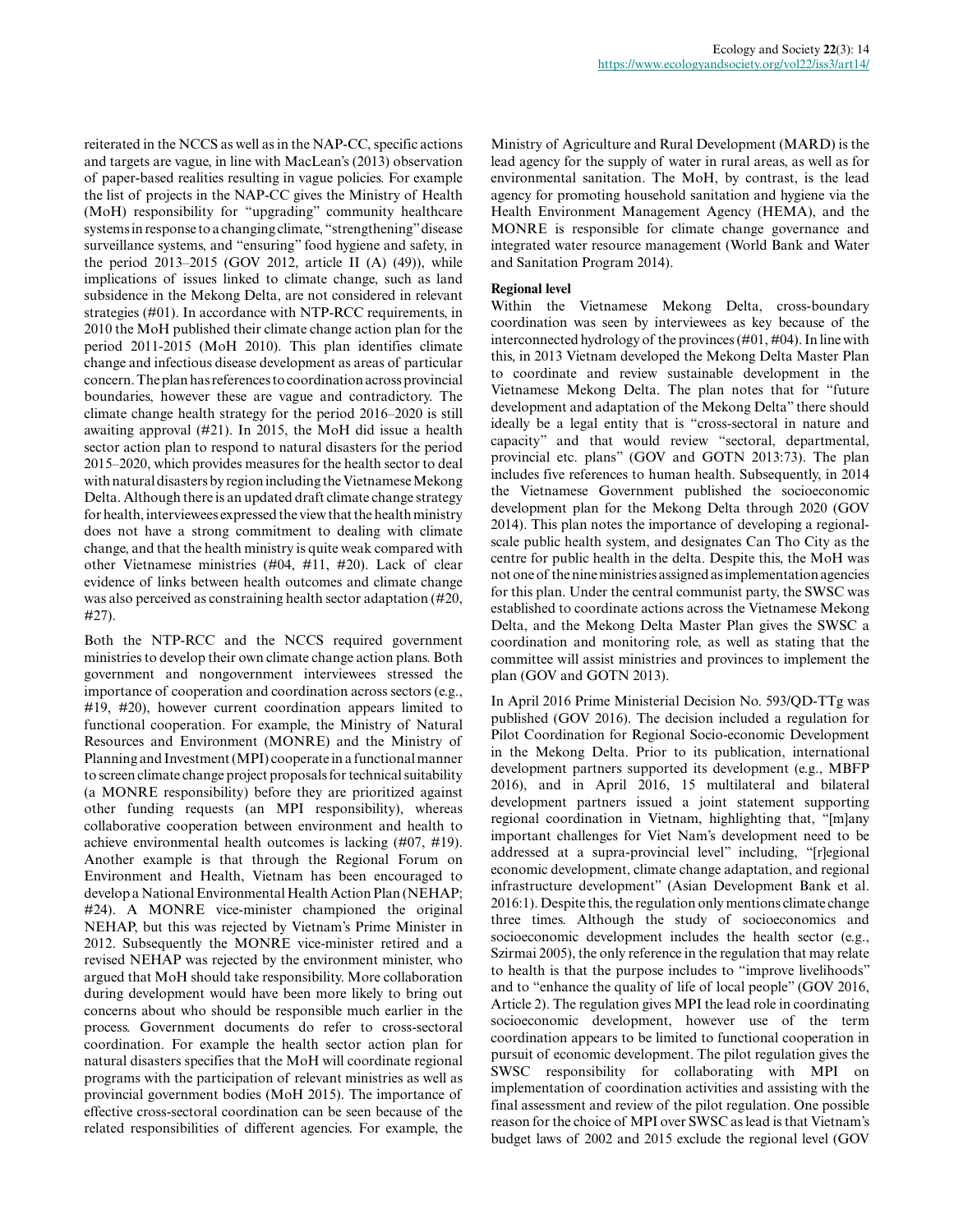2002, 2015*b*), which would make it difficult for the central government to delegate responsibility to a regional level governance mechanism such as the SWSC.

## **Provincial level**

The Mekong Delta includes 13 of Vietnam's 63 provinces. Under the NTP-RCC and NCCS requirements, the 13 Mekong provinces have each developed a Provincial Action Plan to Respond to Climate Change (PAP-RCC). Ten of the 13 Mekong Delta provincial action plans were reviewed, as detailed in Table 2. Of these 10, nine included health-related actions in their detailed list of projects. Of these, the number of health-related projects ranged from 2–15% of the total projects, with proposed expenditures ranging from 0.003% (Kien Giang) to 5.38% (Bac Lieu) of total proposed expenditure (Bac Lieu PPC 2012, Kien Giang PPC 2013). Five of the 10 provinces included some consideration of coordination. For example, the PAP-RCC of each of Dong Thap and Bac Lieu provinces acknowledged the necessity of working with neighboring provinces to effectively respond to climate change impacts. Despite this, the lists of proposed projects in their action plans are provincial-scale projects that do not link with projects in other provinces (Dong Thap PPC 2011, Bac Lieu PPC 2012). The Ben Tre and Tra Vinh plans also included consideration of delta-wide, i.e., cross-boundary, coordination for coastal management and ecological protection, and the Soc Trang and Dong Thap plans mentioned both coordination within the province and delta-wide coordination as prerequisites to successful climate change adaptation (Tra Vinh PPC 2010, Ben Tre PPC 2011, Dong Thap PPC 2011, Soc Trang PPC 2011). The Bac Lieu plan also mentioned cross-sectoral coordination for search and rescue, however one interviewee described a climate change project with a focus on water-borne diseases in the delta that did not have representation from the Department of Health (DoH) because the Department of Agriculture and Rural Development (DARD) plays the key role in fresh water provision (#23). Despite many of the provincial plans referring to coordination, it was an issue that concerned interviewees for four primary reasons: (i) funding for each province is isolated from other provinces, (ii) provinces do not have any authority to direct activities of other provinces, (iii) there are no formal mechanisms to support cross-boundary coordination between provinces, and (iv) coordination is generally viewed in Vietnam as the ability or authority to direct the activities of others (#01, #05, #15, #19, #28).

The systems thinking philosophy on which this research was based highlighted a number of existing control mechanisms that limit collaborative coordination. For example, NGO personnel observed that coordination in Vietnamese public administration is interpreted as direction and control. Similarly, one civil servant commented on the inability of provinces to coordinate because none had the authority to tell other provinces what to do, and within provinces "DONRE [Department of Natural Resources and Environment] planners have no leverage over the planning and investment decisions of other agencies" (Nguyen et al. 2015:27). Indirect support for this view also came from comments of government personnel on the importance of mandates and division of roles, responsibilities, and authorities. As described, these divisions support functional cooperation but are less helpful in encouraging and supporting collaborative cooperation.

## **DISCUSSION**

The purpose of this discussion section is twofold. First, it explores gaps in policy and policy implementation that were highlighted through our analysis of policies and interview data. Second, it builds on this exploration to suggest a possible solution to current gaps in collaborative cooperation for health sector adaptation to climate change in the Vietnamese Mekong Delta.

Coordinated governance processes are important for health sector adaptation to climate change in the Vietnamese Mekong Delta. For example, the provinces in the delta are connected to each other by the flow of the Mekong River and its various channels (#01, #05), and these flows can facilitate the spread of water- and vector-borne diseases. Expected changing rainfall patterns will influence rates of transmission and disease spreads. This highlights the linkages across both provinces and sectors as well as the links with climate change. In addition to the geographic and sectoral coordination mechanisms, national government policies, strategies, and financing can all impact on the health sector and its ability to prepare for climate change impacts. This discussion section focuses on these three dimensions of coordination and to do so draws on policy analysis and interview data results from a range of scales, geographies, and sectors. Existing collaborative coordination gaps and constraints are identified, and one possible longer term solution to these is presented to stimulate further debate about coordination for health sector adaptation to climate change.

#### **Current coordination gaps and constraints**

There is a lack of coordination built into Vietnam's national legal framework. For example, the law on issuing of legal documents does not include any provisions that describe coordinating relationships between relevant bodies, and Vietnam does not have a "central agency to monitor the performance of [...] agencies in their enactment of laws and ordinances" (Thach 2014:74). Additionally, Thach (2014) noted that improved coordination between national assembly committees and government ministries in assessing future projects would improve the quality of laws and ordinances. Given the top-down approach to governance that is still dominant in Vietnam (Gainsborough et al. 2009, Fforde 2011, Benedikter 2016), it is not surprising that lack of coordination at the level of the national assembly is mirrored at the ministry level. Further, central government efforts to retain tight policy control (Christoplos et al. 2017) inevitably lead to a strong degree of micromanagement. This micromanagement can be seen in the view expressed by both those working within government and outside of government that coordination in Vietnam is the ability or authority to direct the actions of others (e.g., #01, #05, #15). This focus on control and authority can be seen in Garschagen's (2015:613) observation that strategies to deal with floods in Can Tho City have not been developed because the cross-cutting nature of the problem means it "falls in between the compartmentalized responsibilities of the sectoral departments." The reliance on clear authority to act, combined with unclear coordination guidelines, increases the hurdles for improvements in all three coordination dimensions.

The Mekong Delta Master Plan highlights the need for an entity with cross-sectoral capabilities to oversee provincial and sectoral sustainable development plans (GOV and GOTN 2013). The plan follows on from central government concerns about provincial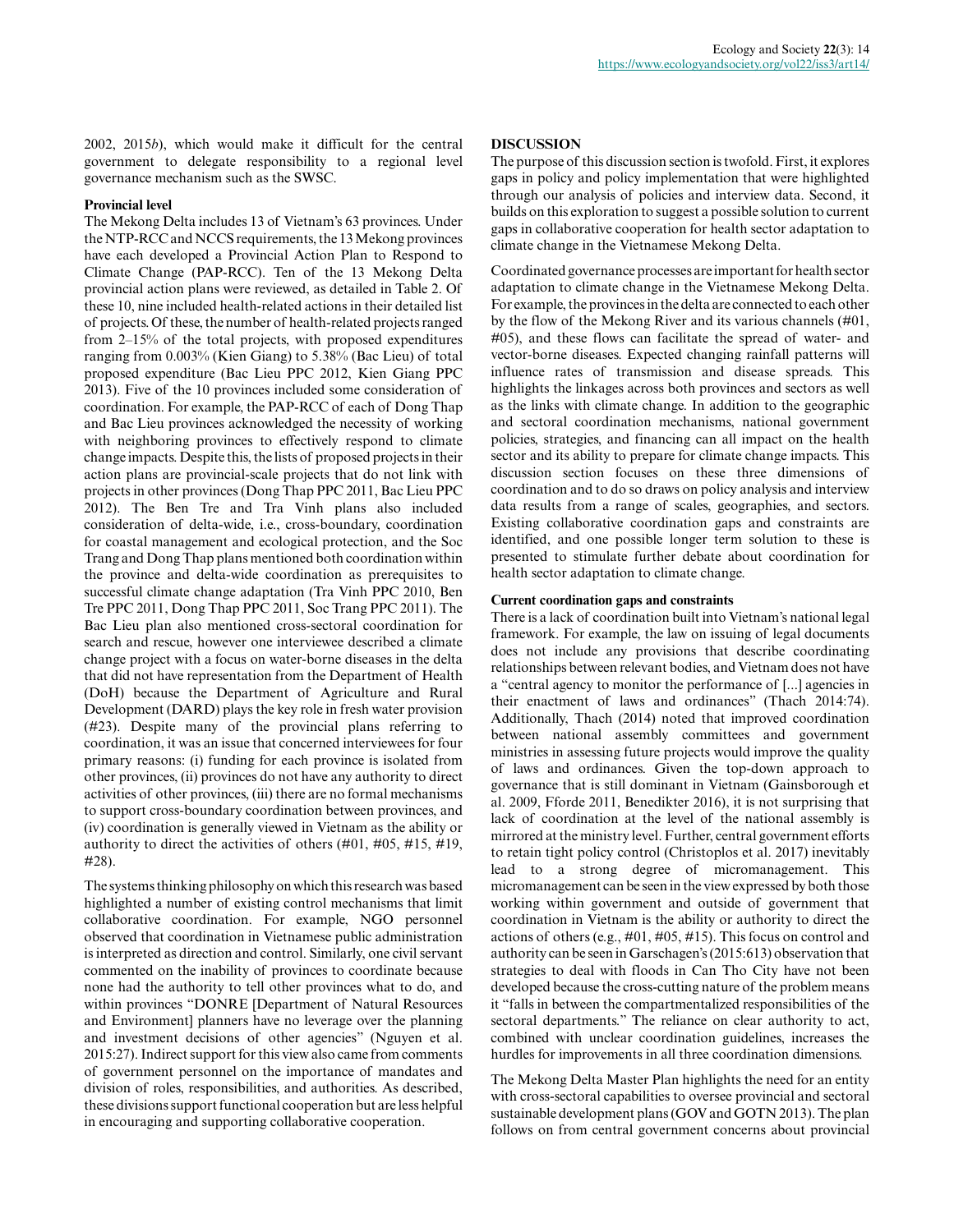competition for economic development through foreign direct investment (FDI), which in the early 2000s led to over half of Vietnam's 63 provinces breaking central government investment policies in a "race to the bottom" (Vu et al. 2007:1). Despite the development of the master plan the Vietnamese government does not have an existing regional presence (Nguyen 2012, Tran et al. 2015), and so current regional governance mechanisms rely on steering committees, such as the SWSC, which is a communist party committee that does not have its own financial and human resources or decision-making authority in regard to regional linkages (Ho and Le 2012, Nguyen 2012). The master plan addresses this by tasking the SWSC to collaborate with MPI for implementation, however this raises cross-scale coordination issues that are not considered in the plan.

Although both the international level agreements and the national policies and strategies reviewed highlighted public health as a priority adaptation area, there are a number of key factors that inhibit and constrain health sector adaptation across the Vietnamese Mekong Delta. These factors are most visible at the provincial level. It is reasonable for the MARD, and consequently the DARD, to have responsibility for rural water supply. However, a lack of involvement of the DoH and the MoH in rural water supply, even in relation to projects focused on water-borne diseases (#23), undermines Vietnam's ability to control these diseases, which have been identified as climate-sensitive because of the changing precipitation patterns that result from climate change. The lack of involvement of the health sector in areas that affect population health reflects the weakness of the health sector generally (#04, #11, #20). Higher prioritization and resourcing (financial, human, regulations, and systems) of the health sector in the delta would support climate change adaptation efforts, because healthier people are better equipped to deal with the shocks and changes that a changing climate will bring (e.g., Smyle 2014). Water-borne disease control is both a cross-sectoral and a cross-boundary issue, because of the interconnected nature of the hydrology across the Vietnamese Mekong Delta (#01, #05), and because of links to other areas such as storm water management. Cross-sectoral coordination issues exist at the national level as well: collaborative coordination between Vietnam's health and environment ministries to develop the NEHAP would have avoided a ministerial rejection based on concerns about where responsibility for its development lay.

## **One possible solution to regional coordination for health sector adaptation**

Better coordination across boundaries, scales, and sectors is closely linked to resilience thinking and the ability to modify practices and behaviors as the climate changes. Processes of collaborative action between sectors would mean that, for example, the DoH would work with the DARD to address issues around water-borne diseases. Processes supporting crossboundary collaboration would result in projects in PAP-RCCs designed to synergize with those of neighboring provinces. The existing Mekong Delta Master Plan is in line with this thinking with its acknowledgement of a need for cross-sectoral and crossboundary coordination (GOV and GOTN 2013). Despite this ideal, collaborative cooperation within the Vietnamese bureaucracy is difficult because of the importance placed on mandates, which promote functional cooperation (e.g., #01, #07, #15), and also because of its resistance to change (Benedikter

2016). The use of resilience thinking in this context could support government officials from different departments to work together and develop strong understandings of each other's priorities and perspectives. This may appear to blur the individual ministerial mandates, but would not impact on the core of the government ministries or organizations involved. The manner in which mandates are described by interviewees is also suggestive of sectoral systems that are separate from external influence, and although systems thinking promotes the idea of boundaries, these should be chosen with care. A choice of system boundaries that is in closer alignment with natural systems and the lives of people living in the Mekong Delta would better support health sector adaptation to climate change. The health sector, and hence public health, would be likely to be a prime beneficiary of a well-designed and implemented coordination mechanism. Making changes to established bureaucratic mechanisms will require significant time and energy, particularly because of deviations between reality as seen in government documents and on-the-ground reality (MacLean 2013). For this reason it is important that these concerns are debated and discussed including among national leaders and decision makers, who have to balance many priorities, and may be motivated by factors such as the economic benefits of better cross-sectoral, cross-boundary, and cross-scale coordination.

Tran et al. (2015) have discussed regional coordination issues, and suggested a specialized climate change coordination office under the SWSC to develop climate change policies specifically targeting the Vietnamese Mekong Delta. Interviewees also saw the SWSC as a possible solution to coordinating climate change responses (#01, #15, #28), because existing weak regional linkage mechanisms combined with fragmented institutions inhibit the cross-sectoral and cross-boundary collaboration that could support health sector adaptation to climate change. Despite this, the SWSC would face some serious challenges in doing this. First, there would likely be significant opposition to proposals for SWSC to take on a role coordinating adaptation activities across the Vietnamese Mekong Delta from existing ministries such as MONRE and MARD, both of which have a large stake in climate change activities and associated finance. Second, the government aims to maintain a clear separation between the government and the communist party, which could make it difficult for the SWSC, as a communist party committee, to gain support to fill an official governing role (#28). The third challenge links to control mechanisms, as considered in systems theory, because the SWSC does not have official authority over provincial authorities (#01), and in a context where coordination is viewed synonymously with the ability to direct control, this would be a likely obstacle. The use of systems theory and resilience thinking promotes optimism about overcoming these obstacles, however moving from a rigid hierarchical system to a system based on collaborative coordination would require a shift in organizational culture and philosophy within the bureaucracy, which could take years or decades to achieve (for example Gainsborough et al. 2009 argued that the dominating centralist government is very resistant to change). A final obstacle is that the regional level in Vietnam is excluded from the national budgetary laws. However, even with limited funding, there could still be scope for the SWSC to facilitate collaboratively designed and implemented adaptation activities because coordination does not necessarily require direct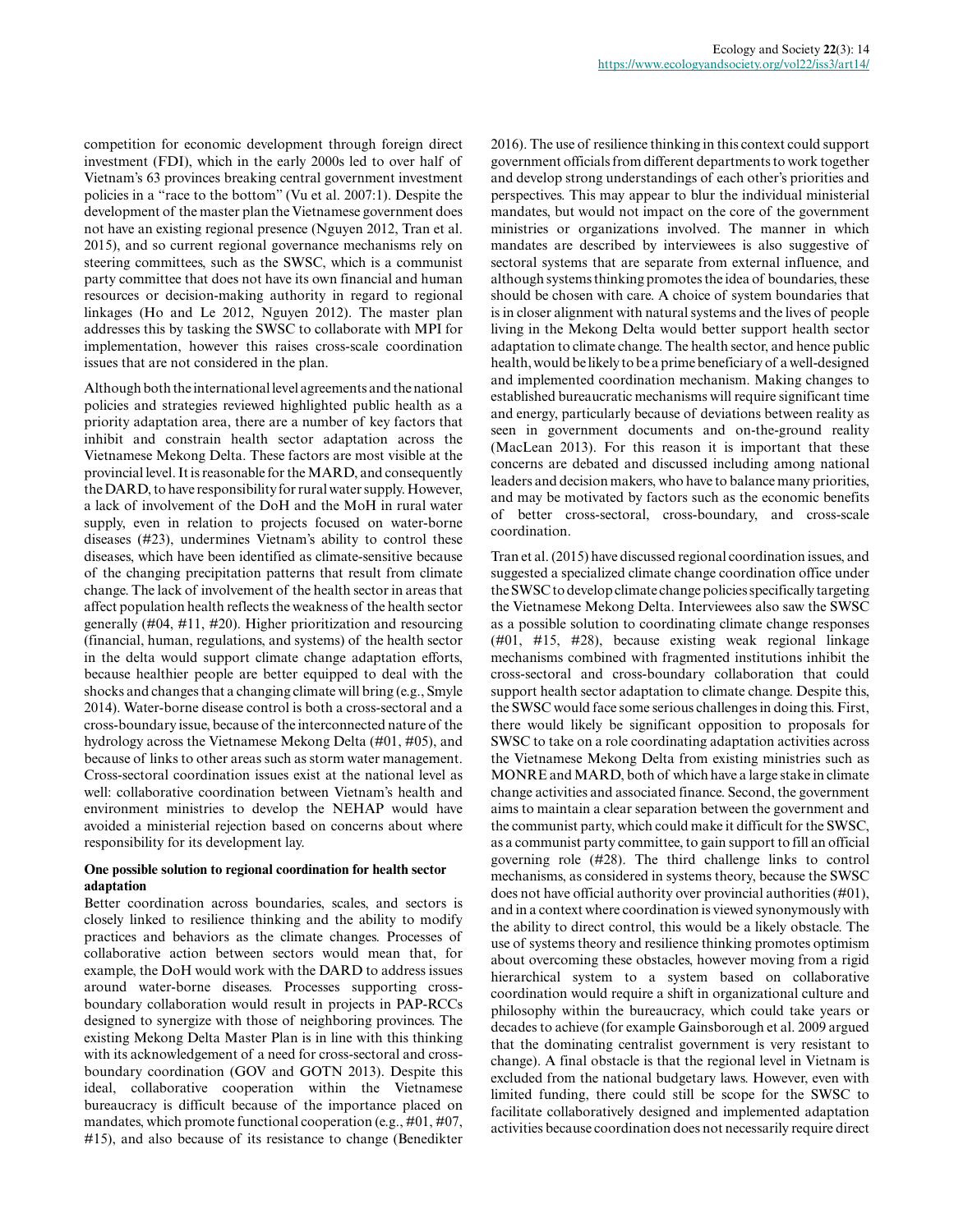project implementation (e.g., Robinson and Gilfillan 2017 argued that supra-national regional organizations may serve their member states more effectively through support of national efforts including capacity development, rather than through direct project implementation.).

Despite these numerous challenges, the SWSC has advantages that would support a role facilitating regional collaborative cooperation, including for the health sector. The SWSC was established as a coordinating agency, and is assigned coordination tasks for both the master plan for the delta and the pilot regulation for socioeconomic development. Its mandate would support a facilitation role (#05), and it has already been involved in adaptation initiatives such as the running of a workshop on adaptation for vulnerable areas (TalkVietnam 2015). Connections between the 13 Provincial People's Committees (PPCs) could be directly facilitated by the SWSC (#01), thereby supporting collaborative cooperation across the delta. This could also strengthen cross-sectoral collaboration because through the PPCs the SWSC has access to the provincial heads of line ministries. It could support cross-scale coordination because of its links downward into the PPCs and provincial line departments, as well as upward into the central government via the Deputy Prime Minister who is the head of the SWSC (Wyatt et al. 2012; also #01). As such, the SWSC could be a conduit for information to the national government on existing and likely future conditions as well as recommendations on ways to achieve cross-boundary and cross-sectoral cobenefits with adaptation activities (Asian Development Bank et al. 2016; also #01). As a regional organization with representation from across the delta it could balance the perspectives and interests of stakeholders from different places, scales, and sectors. This could be particularly beneficial for the health sector because, despite established links between human health and economic development (e.g., Gerdtham and Ekman 2005, Smith et al. 2014), the health sector in Vietnam has not been prioritized to the same extent as other sectors (#04). A solution such as this would be in line with resilience thinking and systems theory because it is a novel approach that would require significant changes to the way governance is acted out in Vietnam without altering the core aspects of the communist state.

Despite the advantages that the SWSC could bring to a role facilitating collaborative coordination across sectors, provinces, and scales to aid climate change adaptation, including for the health sector, the challenges are substantial and it is unlikely that the SWSC would be called upon in this way in the near future. The authors of this paper acknowledge this, and make the recommendation as a way of stimulating debate and discussion about governance coordination issues in the Vietnamese Mekong Delta, and particularly to recommend that the debate is not confined to modifications that remain within existing norms and procedures.

## **CONCLUSION**

The purpose of this paper was to examine coordination of climate change adaptation in the health sector in the Vietnamese Mekong Delta. It makes three primary contributions to the academic literature on health sector adaptation. First, it highlights the difference between existing functional cooperation between Vietnamese government sectors, and the collaborative

cooperation that would more effectively support adaptation to climate change. Second, this paper adds to the scant literature on coordination of climate change adaptation in Vietnam, and is the first research into coordination to support adaptation in Vietnam's health sector. The weakness of the health sector in Vietnam highlights the imbalances that result from poor crossboundary, cross-sectoral, and cross-scale collaborative cooperation in the Vietnamese Mekong Delta. Increasing the level of understanding of, and commitment to, collaborative cooperation will be required to improve adaptation outcomes in the health sector. The third contribution of this research is to propose the SWSC as a suitable entity to facilitate collaborative cooperation for climate change adaptation in the Vietnamese Mekong Delta, including for the health sector. This proposed solution challenges current views on the role of this communist party committee, especially because the SWSC does not have authority delegated to it through decentralization mechanisms or parliamentary processes. In order for the SWSC to fill this role it would need to source funding either through the national government or international donors, or to make use of diplomatic and persuasive means to facilitate collaborative cooperation between provinces and sectors. This second option could be a significant challenge in the Vietnamese context, where coordination is viewed synonymously with authority to direct the actions of others.

This research has focused on health sector adaptation in the Vietnamese Mekong Delta, however the results will be useful for other sectors in Vietnam, such as the economic sector, which have faced interprovincial issues such as the race to the bottom. And because of Vietnam's lead on adaptation policy development in South East Asia, the research results should be of interest across the region.

*Responses to this article can be read online at:* [http://www.ecologyandsociety.org/issues/responses.](http://www.ecologyandsociety.org/issues/responses.php/9235) [php/9235](http://www.ecologyandsociety.org/issues/responses.php/9235)

#### **Acknowledgments:**

*The authors acknowledge: The Fenner School of Environment and Society at The Australian National University and the Rotary Club of Hall for financial and material support to undertake fieldwork; the interviewees for their time and willingness to talk; A/Prof Jamie Pittock, Prof Lorraine Elliott, Adj Prof Howard Bamsey, and the reviewers for their constructive feedback on earlier drafts. The authors are responsible for any errors.*

#### **LITERATURE CITED**

An Giang Provincial People's Committee (PPC). 2010. *Action plan to respond to climate change of An Giang Province.* The Provincial People's Committee of An Giang, An Giang, Vietnam.

Armitage, D. 2008. Governance and the commons in a multi-level world. *International Journal of the Commons* 2(1):7-32. [http://dx.](http://dx.doi.org/10.18352%2Fijc.28) [doi.org/10.18352/ijc.28](http://dx.doi.org/10.18352%2Fijc.28) 

Asian Development Bank, Agence Francaise de Developpement, Australian Department of Foreign Affairs and Trade, The Belgian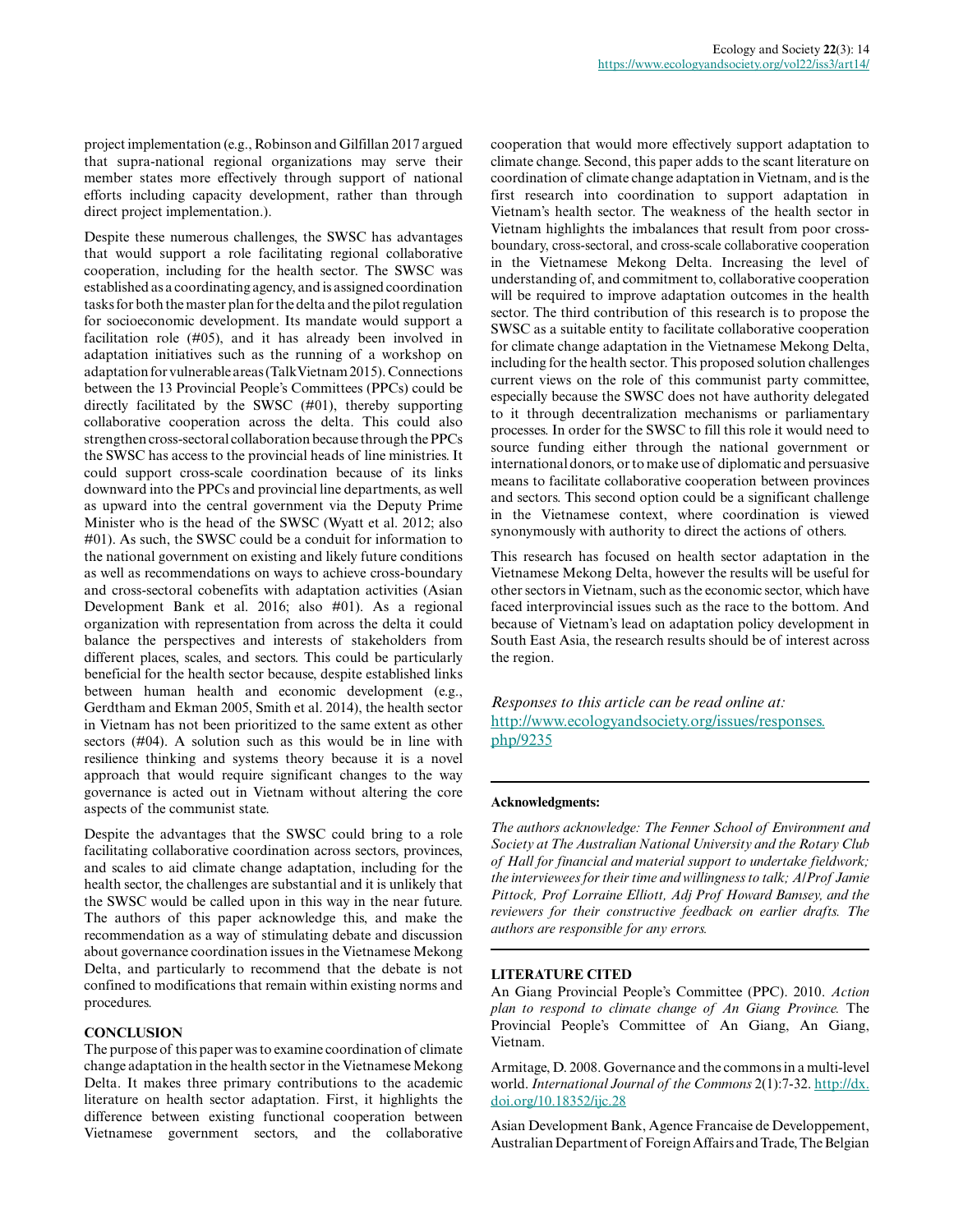Development Cooperation, Embassy of the Federal Republic of Germany in Hanoi, IFAD, Israel's Agency of International Development Cooperation, IUCN, Embassy of Japan in Hanoi, Korea International Cooperation Agency, Kingdom of the Netherlands, Swiss Department of Economic Affairs Education and Research, United Nations (Vietnam), USAID, and World Bank Group. 2016. *Joint development partner statement on regional coordination in Viet Nam.* Asian Development Bank, Agence Francaise de Developpement, Australian Department of Foreign Affairs and Trade, The Belgian Development Cooperation, Embassy of the Federal Republic of Germany in Hanoi, IFAD, Israel's Agency of International Development Cooperation, IUCN, Embassy of Japan in Hanoi, Korea International Cooperation Agency, Kingdom of the Netherlands, Swiss Department of Economic Affairs Education and Research, United Nations (Vietnam), USAID, World Bank Group. Hanoi, Vietnam. [online] URL: [http://www.hanoi.diplo.de/contentblob/4776856/](http://www.hanoi.diplo.de/contentblob/4776856/Daten/6428250/160406_Joint_Statement_Konferenz_zu_regionaler_Zusammenarbeit_eng.pdf) [Daten/6428250/160406\\_Joint\\_Statement\\_Konferenz\\_zu\\_regiona](http://www.hanoi.diplo.de/contentblob/4776856/Daten/6428250/160406_Joint_Statement_Konferenz_zu_regionaler_Zusammenarbeit_eng.pdf)[ler\\_Zusammenarbeit\\_eng.pdf](http://www.hanoi.diplo.de/contentblob/4776856/Daten/6428250/160406_Joint_Statement_Konferenz_zu_regionaler_Zusammenarbeit_eng.pdf)

Bac Lieu People's Committee (PPC). 2012. *Action plan to respond to climate change of Bac Lieu Province.* The Provincial People's Committee of Bac Lieu, Bac Lieu, Vietnam.

Baker, I., A. Peterson, G. Brown, and C. McAlpine. 2012. Local government response to the impacts of climate change: an evaluation of local climate adaptation plans. *Landscape and Urban Planning* 107(2):127-136. [http://dx.doi.org/10.1016/j.](http://dx.doi.org/10.1016%2Fj.landurbplan.2012.05.009) [landurbplan.2012.05.009](http://dx.doi.org/10.1016%2Fj.landurbplan.2012.05.009) 

Ben Tre People's Committee (PPC). 2011. *Action plan to respond to climate change of Ben Tre Province.* The Provincial People's Committee of Ben Tre, Ben Tre, Vietnam.

Benedikter, S. 2014. *The Vietnamese hydrocracy and the Mekong Delta: water resources development from state socialism to bureaucratic capitalism.* Lit Verlag GmBH & Co. Zurich, Switzerland.

Benedikter, S. 2016. Bureaucratisation and the state revisited: critical reflections on administrative reforms in post-renovation Vietnam. *International Journal of Asia Pacific Studies* 12(1):1-40.

Bierbaum, R., J. B. Smith, A. Lee, M. Blair, L. Carter, F. S. Chapin III, P. Fleming, S. Ruffo, M. Stults, S. McNeeley, E. Wasley, and L. Verduzco. 2013. A comprehensive review of climate adaptation in the United States: more than before, but less than needed. *Mitigation and Adaptation Strategies for Global Change* 18 (3):361-406. [http://dx.doi.org/10.1007/s11027-012-9423-1](http://dx.doi.org/10.1007%2Fs11027-012-9423-1) 

Ca Mau Provincial People's Committee (PPC). 2012. *Action plan to respond to climate change of Ca Mau Province.* The Provincial People's Committee of Ca Mau, Ca Mau, Vietnam.

Can Tho Provincial People's Committee (PPC). 2010. *Action plan to respond to climate change of Can Tho Province.* The Provincial People's Committee of Can Tho, Can Tho, Vietnam.

Cash, D. W., W. N. Adger, F. Berkes, P. Garden, L. Lebel, P. Olsson, L. Pritchard, and O. Young. 2006. Scale and cross-scale dynamics: governance and information in a multilevel world. *Ecology and Society* 11(2):8. [http://dx.doi.org/10.5751/ES-01759-110208](http://dx.doi.org/10.5751%2FES-01759-110208) 

Central Party Committee. 2013. *Resolution No. 24/NQ-TW of the 7th Conference of the 11th Central Party Committee: on proactive*

*responses to climate change, enhanced natural resource management and environmental protection.* Vietnam Communist Party, Hanoi, Vietnam. [online] URL: [http://thuvienphapluat.vn/](http://thuvienphapluat.vn/van-ban/EN/Tai-nguyen-Moi-truong/Resolution-No-24-NQ-TW-climate-change-improvement-of-natural-resource-management/203397/tieng-anh.aspx?tab=7) [van-ban/EN/Tai-nguyen-Moi-truong/Resolution-No-24-NQ-TW](http://thuvienphapluat.vn/van-ban/EN/Tai-nguyen-Moi-truong/Resolution-No-24-NQ-TW-climate-change-improvement-of-natural-resource-management/203397/tieng-anh.aspx?tab=7)[climate-change-improvement-of-natural-resource-management/203397/](http://thuvienphapluat.vn/van-ban/EN/Tai-nguyen-Moi-truong/Resolution-No-24-NQ-TW-climate-change-improvement-of-natural-resource-management/203397/tieng-anh.aspx?tab=7) [tieng-anh.aspx?tab=7](http://thuvienphapluat.vn/van-ban/EN/Tai-nguyen-Moi-truong/Resolution-No-24-NQ-TW-climate-change-improvement-of-natural-resource-management/203397/tieng-anh.aspx?tab=7)

Christoplos, I., L. D. Ngoan, L. T. H. Sen, N. T. T. Huong, and L. S. Lindegaard. 2017. The evolving local social contract for managing climate and disaster risk in Vietnam. *Disasters* 41 (3):448–467. [http://dx.doi.org/10.1111/disa.12215](http://dx.doi.org/10.1111%2Fdisa.12215) 

Christopoulos, S., B. Horvath, and M. Kull. 2012. Advancing the governance of cross-sectoral policies for sustainable development: a metagovernance perspective. *Public Administration and Development* 32(3):305-323. [http://dx.doi.org/10.1002/pad.1629](http://dx.doi.org/10.1002%2Fpad.1629) 

Costello, A., M. Maslin, H. Montgomery, A. M. Johnson, and P. Ekins. 2011. Global health and climate change: moving from denial and catastrophic fatalism to positive action. *Philosophical Transactions of the Royal Society of London A: Mathematical, Physical and Engineering Sciences* 369(1942):1866-1882. [http://](http://dx.doi.org/10.1098%2Frsta.2011.0007) [dx.doi.org/10.1098/rsta.2011.0007](http://dx.doi.org/10.1098%2Frsta.2011.0007)

Dannevig, H., and C. Aall. 2015. The regional level as boundary organization? An analysis of climate change adaptation governance in Norway. *Environmental Science & Policy* 54:168-175. [http://dx.doi.org/10.1016/j.envsci.2015.07.001](http://dx.doi.org/10.1016%2Fj.envsci.2015.07.001)

Dong Thap Provincial People's Committee (PPC). 2011. *Action plan to respond to climate change of Dong Thap Province.* The Provincial People's Committee of Dong Thap, Dong Thap, Vietnam.

Esmark, A. 2011. Systems theory. Pages 91-105 *in* M. Bevir, editor. *The SAGE handbook of governance.* SAGE, Thousand Oaks, California, USA. [http://dx.doi.org/10.4135/9781446200964.n7](http://dx.doi.org/10.4135%2F9781446200964.n7)

Fforde, A. 2011. Contemporary Vietnam: political opportunities, conservative formal politics, and patterns of radical change. *Asian Politics & Policy* 3(2):165-184. [http://dx.doi.org/10.1111/](http://dx.doi.org/10.1111%2Fj.1943-0787.2011.01254.x) [j.1943-0787.2011.01254.x](http://dx.doi.org/10.1111%2Fj.1943-0787.2011.01254.x)

Folke, C., S. R. Carpenter, B. Walker, M. Scheffer, T. Chapin, and J. Rockström. 2010. Resilience thinking: integrating resilience, adaptability and transformability. *Ecology and Society* 15(4):20. [http://dx.doi.org/10.5751/ES-03610-150420](http://dx.doi.org/10.5751%2FES-03610-150420) 

Fritzen, S. A. 2006. Probing system limits: decentralization and local political accountability in Vietnam. *Asia Pacific Journal of Public Administration* 28(1):1-23. [http://dx.doi.org/10.1080/232](http://dx.doi.org/10.1080%2F23276665.2006.10779312) [76665.2006.10779312](http://dx.doi.org/10.1080%2F23276665.2006.10779312)

Gainsborough, M., D. N. Dinh, and T. T. Phuong. 2009. Corruption, public administration reform and development: challenges and opportunities as Viet Nam moves towards middleincome status. Pages 379-430 *in* J. Acuña-Alfaro, editor.

*Reforming public administration in Vietnam: current situation and recommendations.* United Nations Development Programme Vietnam, Hanoi, Vietnam.

Galarraga, I., M. González-Eguino, and A. Markandya. 2009. *The role of regions in climate change policy.* Basque Centre for Climate Change (BC3), Bilbao, Spain. [online] URL: [http://www.](http://www.bc3research.org/working_papers/downpubli_5.html) [bc3research.org/working\\_papers/downpubli\\_5.html](http://www.bc3research.org/working_papers/downpubli_5.html)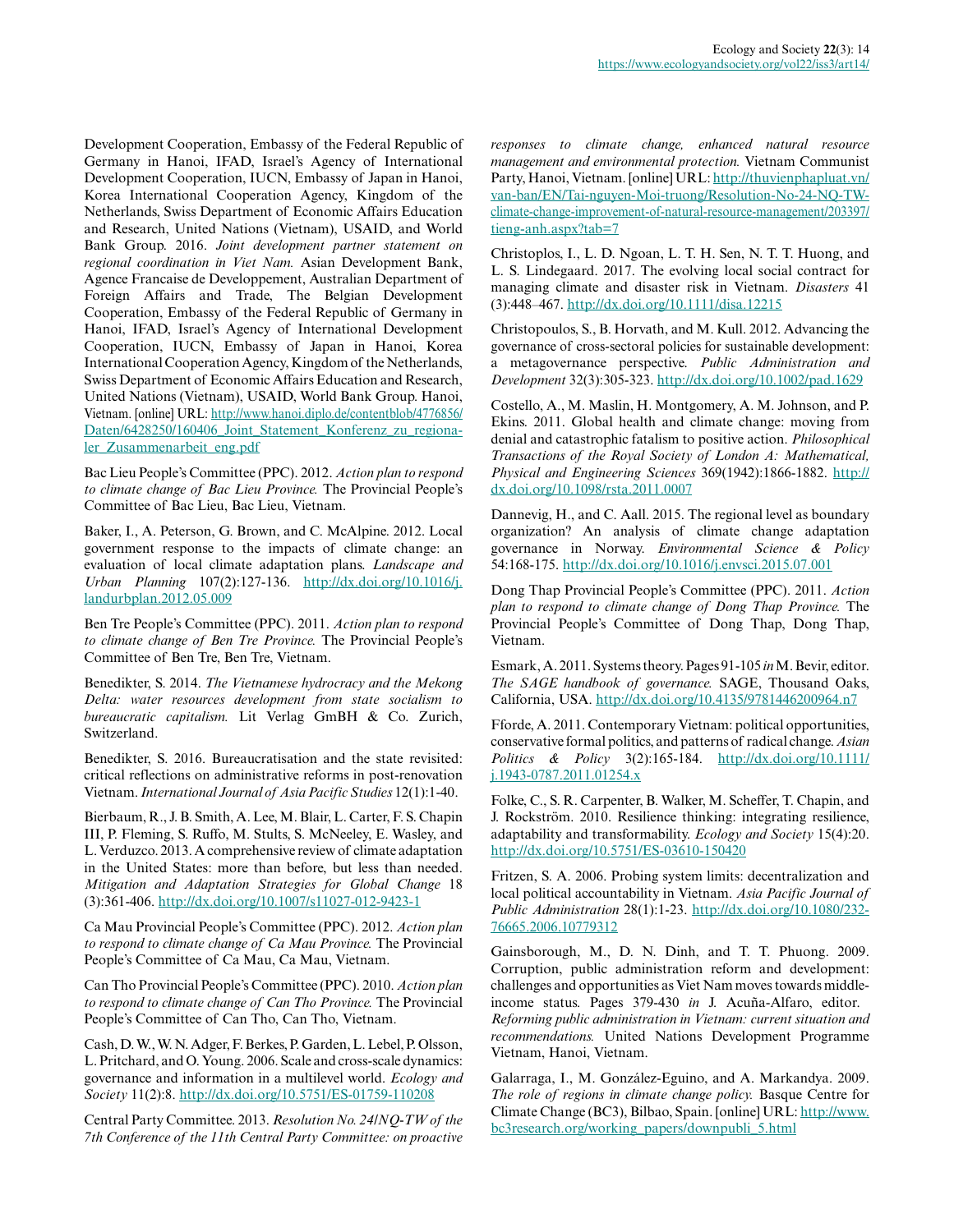Gamble, J. L., J. Balbus, M. Berger, K. Bouye, V. Campbell, K. Chief, K. Conlon, A. Crimmins, B. Flanagan, C. Gonzalez-Maddux, E. Hallisey, S. Hutchins, L. Jantarasami, S. Khoury, M. Kiefer, J. Kolling, K. Lynn, A. Manangan, M. McDonald, R. Morello-Frosch, M. H. Redsteer, P. Sheffield, K. Thigpen Tart, J. Watson, K. P. Whyte, and A. F. Wolkin. 2016. Populations of concern. Pages 247-286 *in* A. Crimmins, J. Balbus, J. L. Gamble, C. B. Beard, J. E. Bell, D. Dodgen, R. J. Eisen, N. Fann, M. D. Hawkins, S. C. Herring, L. Jantarasami, D. M. Mills, S. Saha, M. C. Sarofim, J. Trtanj, and L. Ziska, editors. *The impacts of climate change on human health in the United States: a scientific assessment.* U.S. Global Change Research Program, Washington, D.C., USA.

Garschagen, M. 2010. Crises prevention and climate change adaptation in the coupled social-ecological systems of the Mekong Delta, Vietnam: the need for rethinking concepts and policies. Pages 45-55 *in* X. Shen, T. E. Downing, and M. Hamza, editors. *Tipping points in humanitarian crisis: from hot spots to hot systems.* United Nations University Institute for Environment and Human Security (UNU-EHS). Bornheim, Germany.

Garschagen, M. 2015. Risky change? Vietnam's urban flood risk governance between climate dynamics and transformation. *Pacific Affairs* 88(3):599-621. [http://dx.doi.org/10.5509/2015883599](http://dx.doi.org/10.5509%2F2015883599) 

Garschagen, M. 2016. Decentralizing urban disaster risk management in a centralized system? Agendas, actors and contentions in Vietnam. *Habitat International* 52:43-49. [http://dx.](http://dx.doi.org/10.1016%2Fj.habitatint.2015.08.030) [doi.org/10.1016/j.habitatint.2015.08.030](http://dx.doi.org/10.1016%2Fj.habitatint.2015.08.030) 

Garschagen, M., and F. Kraas. 2011. Urban climate change adaptation in the context of transformation: lessons from Vietnam. Pages 131-139 *in* K. Otto-Zimmerman, editor. *Resilient cities: cities and adaptation to climate change: Proceedings of the Global Forum 2010.* Springer, Bonn, Germany. [http://dx.doi.](http://dx.doi.org/10.1007%2F978-94-007-0785-6_13) [org/10.1007/978-94-007-0785-6\\_13](http://dx.doi.org/10.1007%2F978-94-007-0785-6_13)

Gerdtham, U.-G., and B. Ekman. 2005. *Investing in health for economic development in Vietnam: report on opportunities and constraints for a national macroeconomics and health program.* World Health Organization, Geneva, Switzerland. [online] URL: [http://www.who.int/macrohealth/action/CMH\\_Vietnam\\_Final.pdf](http://www.who.int/macrohealth/action/CMH_Vietnam_Final.pdf)

Government of Vietnam (GOV). 2002. *Law No. 01/2002/QH11 on state budget.* Government of Vietnam, Hanoi, Vietnam. [online] URL: [http://www.moj.gov.vn/vbpq/lists/vn%20bn%](http://www.moj.gov.vn/vbpq/lists/vn%20bn%20php%20lut/view_detail.aspx?itemid=18453) [20php%20lut/view\\_detail.aspx?itemid=18453](http://www.moj.gov.vn/vbpq/lists/vn%20bn%20php%20lut/view_detail.aspx?itemid=18453)

Government of Vietnam (GOV). 2008. *Prime Ministerial Decision No. 158/2008/QD-TTg: on approval of the national target program to respond to climate change.* Government of Vietnam, Hanoi, Vietnam. [online] URL: [http://www.noccop.org.vn/Data/vbpq/](http://www.noccop.org.vn/Data/vbpq/Airvariable_ldoc_49enDecision%20158%20on%20approval%20of%20NTP.pdf) [Airvariable\\_ldoc\\_49enDecision%20158%20on%20approval%20of%](http://www.noccop.org.vn/Data/vbpq/Airvariable_ldoc_49enDecision%20158%20on%20approval%20of%20NTP.pdf) [20NTP.pdf](http://www.noccop.org.vn/Data/vbpq/Airvariable_ldoc_49enDecision%20158%20on%20approval%20of%20NTP.pdf)

Government of Vietnam (GOV). 2011. *Prime Ministerial Decision 2139/Q*Đ*-TTg: on approval of the national climate change strategy.* Government of Vietnam, Hanoi, Vietnam. [online] URL: [http://](http://chinhphu.vn/portal/page/portal/English/strategies/strategiesdetails?categoryId=30&articleId=10051283) [chinhphu.vn/portal/page/portal/English/strategies/strategiesdetails?](http://chinhphu.vn/portal/page/portal/English/strategies/strategiesdetails?categoryId=30&articleId=10051283) [categoryId=30&articleId=10051283](http://chinhphu.vn/portal/page/portal/English/strategies/strategiesdetails?categoryId=30&articleId=10051283)

Government of Vietnam (GOV). 2012. *Prime Ministerial Decision No.: 1474/QD-TTg: on approval of the national action plan on* *climate change (2012 - 2020).* Government of Vietnam, Hanoi, Vietnam. [online] URL: [http://www.luatvn.net/Filedownload/1](http://www.luatvn.net/Filedownload/135123/145653/en_1474_qd_ttg.doc) [35123/145653/en\\_1474\\_qd\\_ttg.doc](http://www.luatvn.net/Filedownload/135123/145653/en_1474_qd_ttg.doc) 

Government of Vietnam (GOV). 2014. *Prime Ministerial Decision No. 245/QD-TTg: on approval of the master plan on socioeconomic development of the Mekong Delta key economic region through 2020, with orientations toward 2030.* Government of Vietnam. Hanoi, Vietnam. [online] URL: [https://luatminhkhue.](https://luatminhkhue.vn/en/decision/decision-no-245-qd-ttg-dated-february-12--2014-of-the-prime-minister-approving-the-master-plan-on-socio-economic-development-of-the-mekong-delta-key-economic-region-through-2020--with-orientations-toward-2030.aspx) [vn/en/decision/decision-no-245-qd-ttg-dated-february-12--2014-of](https://luatminhkhue.vn/en/decision/decision-no-245-qd-ttg-dated-february-12--2014-of-the-prime-minister-approving-the-master-plan-on-socio-economic-development-of-the-mekong-delta-key-economic-region-through-2020--with-orientations-toward-2030.aspx)[the-prime-minister-approving-the-master-plan-on-socio-economic](https://luatminhkhue.vn/en/decision/decision-no-245-qd-ttg-dated-february-12--2014-of-the-prime-minister-approving-the-master-plan-on-socio-economic-development-of-the-mekong-delta-key-economic-region-through-2020--with-orientations-toward-2030.aspx)[development-of-the-mekong-delta-key-economic-region-through-2020-](https://luatminhkhue.vn/en/decision/decision-no-245-qd-ttg-dated-february-12--2014-of-the-prime-minister-approving-the-master-plan-on-socio-economic-development-of-the-mekong-delta-key-economic-region-through-2020--with-orientations-toward-2030.aspx) [with-orientations-toward-2030.aspx](https://luatminhkhue.vn/en/decision/decision-no-245-qd-ttg-dated-february-12--2014-of-the-prime-minister-approving-the-master-plan-on-socio-economic-development-of-the-mekong-delta-key-economic-region-through-2020--with-orientations-toward-2030.aspx)

Government of Vietnam (GOV). 2015*a. Intended nationally determined contribution of Vietnam.* Government of Vietnam, Hanoi, Vietnam. [online] URL: [http://www4.unfccc.int/](http://www4.unfccc.int/submissions/INDC/Published%20Documents/Viet%20Nam/1/VIETNAM) [submissions/INDC/Published%20Documents/Viet%20Nam/1/](http://www4.unfccc.int/submissions/INDC/Published%20Documents/Viet%20Nam/1/VIETNAM) [VIETNAM'S%20INDC.pdf](http://www4.unfccc.int/submissions/INDC/Published%20Documents/Viet%20Nam/1/VIETNAM)

Government of Vietnam (GOV). 2015*b. Law No. 83/2015/QH13 on state budget.* Government of Vietnam, Hanoi, Vietnam. [online] URL: [http://vst.mof.gov.vn/webcenter/portal/kbnn/r/o/](http://vst.mof.gov.vn/webcenter/portal/kbnn/r/o/tpcp/cccs/cccs_chitiet?dDocName=MOF148201&_afrLoop=22021069113878264#!%40%40%3F_afrLoop%3D22021069113878264%26dDocName%3DMOF148201%26_adf.ctrl-state%3Dnpowgd7yq_9) [tpcp/cccs/cccs\\_chitiet?dDocName=MOF148201&\\_afrLoop=22](http://vst.mof.gov.vn/webcenter/portal/kbnn/r/o/tpcp/cccs/cccs_chitiet?dDocName=MOF148201&_afrLoop=22021069113878264#!%40%40%3F_afrLoop%3D22021069113878264%26dDocName%3DMOF148201%26_adf.ctrl-state%3Dnpowgd7yq_9)-[021069113878264#!%40%40%3F\\_afrLoop%3D22021069113878264%](http://vst.mof.gov.vn/webcenter/portal/kbnn/r/o/tpcp/cccs/cccs_chitiet?dDocName=MOF148201&_afrLoop=22021069113878264#!%40%40%3F_afrLoop%3D22021069113878264%26dDocName%3DMOF148201%26_adf.ctrl-state%3Dnpowgd7yq_9) [26dDocName%3DMOF148201%26\\_adf.ctrl-state%3Dnpowgd7yq\\_9](http://vst.mof.gov.vn/webcenter/portal/kbnn/r/o/tpcp/cccs/cccs_chitiet?dDocName=MOF148201&_afrLoop=22021069113878264#!%40%40%3F_afrLoop%3D22021069113878264%26dDocName%3DMOF148201%26_adf.ctrl-state%3Dnpowgd7yq_9) 

Government of Vietnam (GOV). 2016. *Prime Ministerial Decision No. 593/QD-TTg: on approval of the regulation on pilot coordination for regional socio-economic development in the Mekong Delta 2016-2020.* Government of Vietnam, Hanoi, Vietnam.

Government of Vietnam and Government of The Netherlands (GOV and GOTN). 2013. *Mekong Delta plan: long-term vision and strategy for a safe, prosperous and sustainable delta.* Government of Vietnam, Hanoi, Vietnam and Government of the Netherlands, Deltares, Netherlands. [online] URL: [https://](https://www.wageningenur.nl/upload_mm/2/c/3/b5f2e669-cb48-4ed7-afb6-682f5216fe7d_mekong.pdf) [www.wageningenur.nl/upload\\_mm/2/c/3/b5f2e669-cb48-4ed7](https://www.wageningenur.nl/upload_mm/2/c/3/b5f2e669-cb48-4ed7-afb6-682f5216fe7d_mekong.pdf) [afb6-682f5216fe7d\\_mekong.pdf](https://www.wageningenur.nl/upload_mm/2/c/3/b5f2e669-cb48-4ed7-afb6-682f5216fe7d_mekong.pdf)

Haines-Young, R., and M. Potschin. 2008. *England's terrestrial ecosystem services and the rationale for an ecosystem approach.* DEFRA Overview Report Project Code NR0107. University of Nottingham, Nottingham, UK. [online] URL: [https://www.](https://www.nottingham.ac.uk/cem/pdf/NR107_FTR_080108.pdf) [nottingham.ac.uk/cem/pdf/NR107\\_FTR\\_080108.pdf](https://www.nottingham.ac.uk/cem/pdf/NR107_FTR_080108.pdf)

Hansson, E. 2003. Authoritarian governance and labour: the VGCL and the party-state in economic renovation. Pages 153-184 *in* B. J. T. Kerkvliet, R. H. Heng, and D. W. Koh, editors. *Getting organized in Vietnam: moving in and around the socialist sate.* Institute of Southeast Asian Studies, Singapore.

Ho, K. M., and M. N. D. Le. 2012. Liên kết kinh tế vùng từ lý thuyết đến thực tiễn. *K*ỷ *y*ế*u Di*ễ*n* đ*àn Kinh t*ế (mùa Thu 2012):444-455.

Huang, C., P. Vaneckova, X. Wang, G. FitzGerald, Y. Guo, and S. Tong. 2011. Constraints and barriers to public health adaptation to climate change: a review of the literature. *American Journal of Preventive Medicine* 40(2):183-190. [http://dx.doi.](http://dx.doi.org/10.1016%2Fj.amepre.2010.10.025) [org/10.1016/j.amepre.2010.10.025](http://dx.doi.org/10.1016%2Fj.amepre.2010.10.025)

Intergovernmental Panel on Climate Change (IPCC). 2014*b.* Annex II: Glossary. K. J. Mach, S. Planton, and C. von Stechow,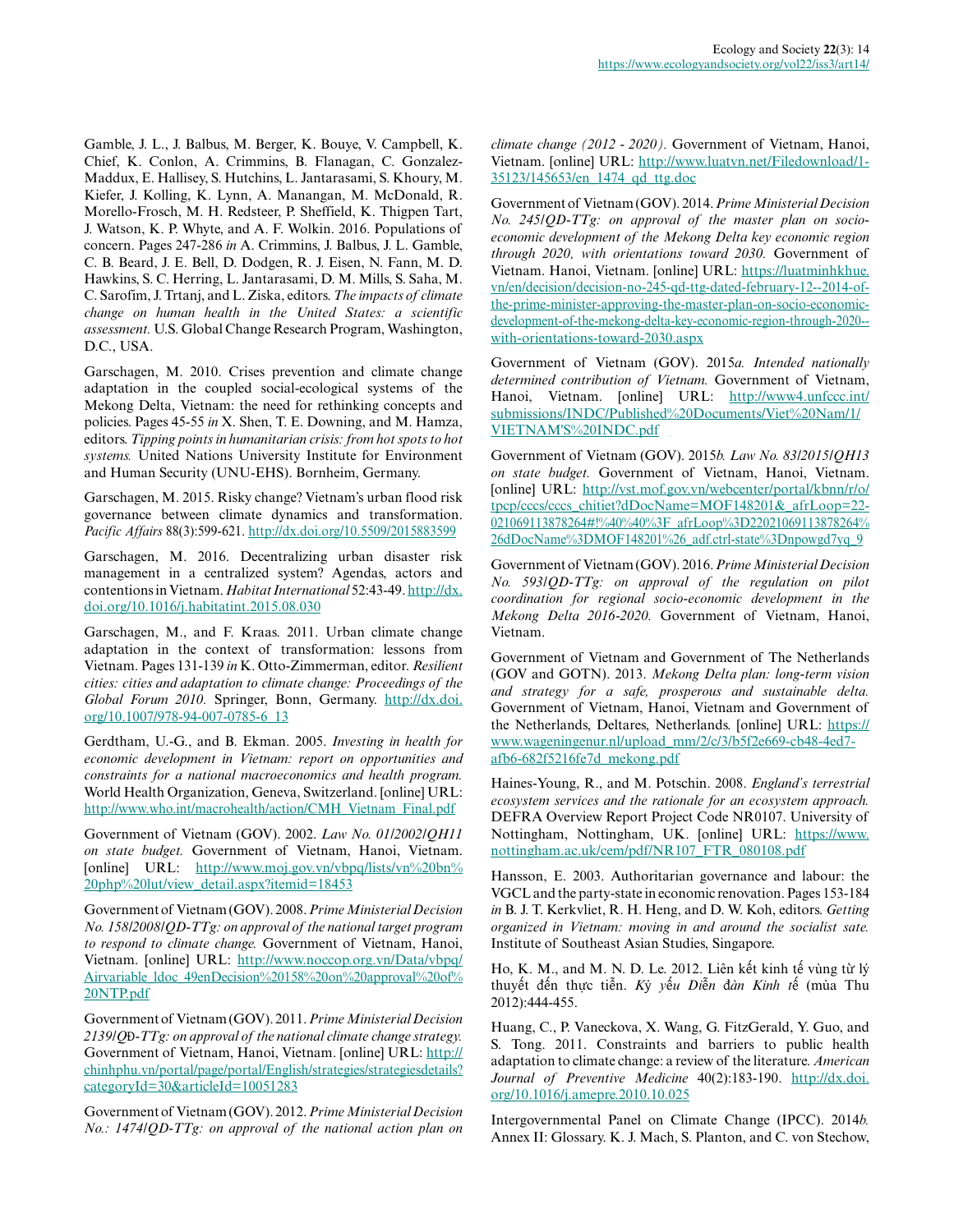editors. Pages 117-130 *in* Core Writing Team, R. K. Pachauri, and L. A. Meyer, editors. *Climate change 2014: synthesis report. Contribution of Working Groups I, II and III to the Fifth Assessment Report of the Intergovernmental Panel on Climate Change.* IPCC, Geneva, Switzerland.

Intergovernmental Panel on Climate Change (IPCC). 2014*a. Climate change 2014: synthesis Report. Contribution of Working Groups I, II and III to the Fifth Assessment Report of the Intergovernmental Panel on Climate Change.* Core Writing Team, R. K. Pachauri and L. A. Meyer, editors. IPCC, Geneva, Switzerland.

Irvin, G. 1995. Vietnam: assessing the achievements of *Doi Moi. Journal of Development Studies* 31(5):725-750. [http://dx.doi.](http://dx.doi.org/10.1080%2F00220389508422387) [org/10.1080/00220389508422387](http://dx.doi.org/10.1080%2F00220389508422387) 

Kien Giang Provincial People's Committee (PPC). 2013. *Action plan to respond to climate change of Kien Giang Province.* The Provincial People's Committee of Kien Giang, Kien Giang, Vietnam.

Lesnikowski, A., J. D. Ford, L. Berrang-Ford, M. Barrera, P. Berry, J. Henderson, and S. J. Heymann. 2013. National-level factors affecting planned, public adaptation to health impacts of climate change. *Global Environmental Change* 23(5):1153-1163. [http://dx.doi.org/10.1016/j.gloenvcha.2013.04.008](http://dx.doi.org/10.1016%2Fj.gloenvcha.2013.04.008)

Mackay, P., and M. Russell. 2011. *Climate change vulnerability & risk assessment study for Ca Mau and Kien Giang Provinces, Vietnam.* Asian Development Bank, Melbourne, Australia. [online] URL: [http://www.adb.org/sites/default/files/project](http://www.adb.org/sites/default/files/project-document/73153/43295-012-vie-tacr-03-0.pdf)[document/73153/43295-012-vie-tacr-03-0.pdf](http://www.adb.org/sites/default/files/project-document/73153/43295-012-vie-tacr-03-0.pdf)

MacLean, K. 2013. *The government of mistrust: illegibility and bureaucratic power in socialist Vietnam.* University of Wisconsin Press, Madison, Wisconsin, USA.

Management Board for Forestry Products (MBFP). 2016. *Gradually finalizing the Pilot Mechanism on regional coordination of cooperation in socio-economic development for the Mekong Delta, 2016-2020.* MBFP, Ha Noi, Vietnam. [online] URL: [http://](http://daln.gov.vn/en/ac130a909/gradually-finalizing-the-pilot-mechanism-on-regional-coordination-of-cooperation-in-socio-economic-development-for-the-mekong-delta-2016-2020.html) [daln.gov.vn/en/ac130a909/gradually-finalizing-the-pilot-mechanism](http://daln.gov.vn/en/ac130a909/gradually-finalizing-the-pilot-mechanism-on-regional-coordination-of-cooperation-in-socio-economic-development-for-the-mekong-delta-2016-2020.html)[on-regional-coordination-of-cooperation-in-socio-economic-development](http://daln.gov.vn/en/ac130a909/gradually-finalizing-the-pilot-mechanism-on-regional-coordination-of-cooperation-in-socio-economic-development-for-the-mekong-delta-2016-2020.html)[for-the-mekong-delta-2016-2020.html](http://daln.gov.vn/en/ac130a909/gradually-finalizing-the-pilot-mechanism-on-regional-coordination-of-cooperation-in-socio-economic-development-for-the-mekong-delta-2016-2020.html)

Marmot, M. 2007. Achieving health equity: from root causes to fair outcomes. *Lancet* 370(9593):1153-1163. [http://dx.doi.](http://dx.doi.org/10.1016%2FS0140-6736%2807%2961385-3) [org/10.1016/S0140-6736\(07\)61385-3](http://dx.doi.org/10.1016%2FS0140-6736%2807%2961385-3)

McElwee, P. 2010. *The social dimensions of adaptation to climate change in Vietnam.* Development and Climate Change Discussion Paper no. 17, The World Bank, Washington, D.C., USA. [online] URL: [http://www-wds.worldbank.org/external/default/](http://www-wds.worldbank.org/external/default/WDSContentServer/WDSP/IB/2011/01/11/000356161_20110111012856/Rendered/PDF/589030NWP0EACC10Box353823B01public1.pdf) [WDSContentServer/WDSP/IB/2011/01/11/000356161\\_20110111012856/](http://www-wds.worldbank.org/external/default/WDSContentServer/WDSP/IB/2011/01/11/000356161_20110111012856/Rendered/PDF/589030NWP0EACC10Box353823B01public1.pdf) [Rendered/PDF/589030NWP0EACC10Box353823B01public1.pdf](http://www-wds.worldbank.org/external/default/WDSContentServer/WDSP/IB/2011/01/11/000356161_20110111012856/Rendered/PDF/589030NWP0EACC10Box353823B01public1.pdf)

McMichael, A. J., D. H. Campbell-Lendrum, C. F. Corvalán, K. L. Ebi, A. K. Githeko, J. D. Scheraga, and A. Woodward, editors. 2003. *Climate change and human health: risks and responses.* The World Health Organization, Geneva, Switzerland.

Ministry of Health (MoH). 2010. *Ministerial Decision No. 3557 / Q*Đ*-BYT: on approval of action plan responses to climate change in health sector (2011-2015).* Ministry of Health, Hanoi, Vietnam.

Ministry of Health (MoH). 2015. *Ministerial Decision No. 646/ Q*Đ*-BYT: on approval of action plan in response to natural disaster of health sector period 2015-2020.* Ministry of Health, Hanoi, Vietnam.

Ministry of Natural Resources and Environment (MONRE). 2003. *Viet Nam: initial national communication under the United Nations Framework Convention on Climate Change.* Government of Vietnam, Hanoi, Vietnam. [online] URL: [http://unfccc.int/](http://unfccc.int/resource/docs/natc/vnmnc01.pdf) [resource/docs/natc/vnmnc01.pdf](http://unfccc.int/resource/docs/natc/vnmnc01.pdf)

Ministry of Natural Resources and Environment (MONRE). 2010. *Vietnam's second national communication to the United Nations Framework Convention on Climate Change.* Government of Vietnam, Hanoi, Vietnam. [online] URL: [http://unfccc.int/](http://unfccc.int/resource/docs/natc/vnmnc02.pdf) [resource/docs/natc/vnmnc02.pdf](http://unfccc.int/resource/docs/natc/vnmnc02.pdf)

Ministry of Natural Resources and Environment (MONRE). 2014. *The biennial updated report of Vietnam to the United Nations Framework Convention on Climate Change.* Government of Vietnam, Hanoi, Vietnam. [online] URL: [http://unfccc.int/](http://unfccc.int/resource/docs/natc/vnmbur1.pdf) [resource/docs/natc/vnmbur1.pdf](http://unfccc.int/resource/docs/natc/vnmbur1.pdf)

Nguyen, P. N., T. T. T. Tran, S. Tyler, Q. A. Nguyen, T. S. Bach, N. H. Nguyen, K. Pham, and T. H. Dang. 2015. *Local planning for climate adaptation: Vietnam's experience.* The Rockefeller Foundation, the Asian Cities Climate Change Resilience Network, and the International Institute for Environment and Development, London, UK. [online] URL: [http://pubs.iied.org/](http://pubs.iied.org/pdfs/10741IIED.pdf) [pdfs/10741IIED.pdf](http://pubs.iied.org/pdfs/10741IIED.pdf)

Nguyen, V. H. 2012. Liên kết vùng từ lý thuyết đến thực tiễ?n. *K*ỷ *y*ế*u Di*ễ*n* đ*àn Kinh t*ế (mùa Thu 2012):418-443.

Parkes, M. W., K. E. Morrison, M. J. Bunch, L. K. Hallström, R. C. Neudoerffer, H. D. Venema, and D. Waltner-Toews. 2010. Towards integrated governance for water, health and socialecological systems: the watershed governance prism. *Global Environmental Change* 20(4):693-704. [http://dx.doi.org/10.1016/](http://dx.doi.org/10.1016%2Fj.gloenvcha.2010.06.001) [j.gloenvcha.2010.06.001](http://dx.doi.org/10.1016%2Fj.gloenvcha.2010.06.001) 

Phung, D., C. Huang, S. Rutherford, C. Chu, X. Wang, M. Nguyen, N. H. Nguyen, C. Do Manh, and T. H. Nguyen. 2015. Association between climate factors and diarrhoea in a Mekong Delta area. *International Journal of Biometeorology* 59 (9):1321-1331. [http://dx.doi.org/10.1007/s00484-014-0942-1](http://dx.doi.org/10.1007%2Fs00484-014-0942-1) 

Porter, J. J., S. Dessai, and E. L. Tompkins. 2014. What do we know about UK household adaptation to climate change? A systematic review. *Climatic Change* 127(2):371-379. [http://dx.doi.](http://dx.doi.org/10.1007%2Fs10584-014-1252-7) [org/10.1007/s10584-014-1252-7](http://dx.doi.org/10.1007%2Fs10584-014-1252-7)

Rasul, G. 2014. Food, water, and energy security in South Asia: a nexus perspective from the Hindu Kush Himalayan region. *Environmental Science & Policy* 39:35-48. [http://dx.doi.](http://dx.doi.org/10.1016%2Fj.envsci.2014.01.010) [org/10.1016/j.envsci.2014.01.010](http://dx.doi.org/10.1016%2Fj.envsci.2014.01.010) 

Robinson, S.-A., and D. Gilfillan. 2017. Regional organisations and climate change adaptation in small island developing states. *Regional Environmental Change* 17(4):989–1004. [http://dx.doi.](http://dx.doi.org/10.1007%2Fs10113-016-0991-6) [org/10.1007/s10113-016-0991-6](http://dx.doi.org/10.1007%2Fs10113-016-0991-6)

Smith, K. R., A. Woodward, D. Campbell-Lendrum, D. Chadee, Y. Honda, Q. Liu, J. M. Olwoch, B. Revich, and R. Sauerborn. 2014. Human health: impacts, adaptation and co-benefits. Pages 709-754 *in* C. B. Field, V. R. Barros, D. J. Dokken, K. J. Mach,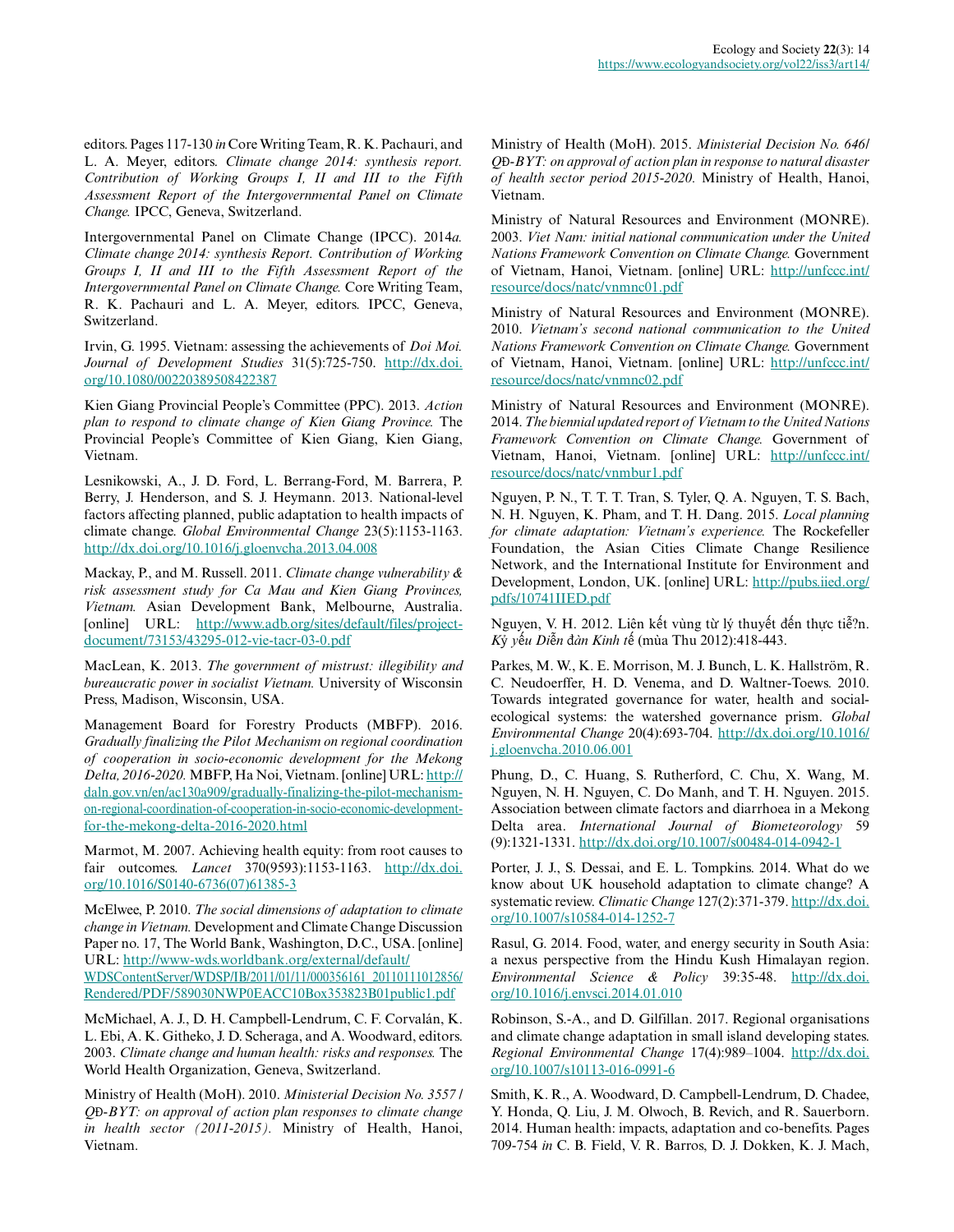M. D. Mastrandrea, T. E. Bilir, M. Chatterjee, K. L. Ebi, Y. O. Estrada, R. C. Genova, B. Girma, E. S. Kissel, A. N. Levy, S. MacCracken, P. R. Mastrandrea, and L. L. White, editors. *Climate change 2014: impacts, adaptation, and vulnerability. Part A: Global and Sectoral Aspects. Contribution of Working Group II to the Fifth Assessment Report of the Intergovernmental Panel on Climate Change.* Cambridge University Press, Cambridge, UK.

Smyle, J. 2014. *Comprehensive environment and climate change assessment in Viet Nam.* International Fund for Agricultural Development, Rome, Italy. [online] URL: [https://www.ifad.org/](https://www.ifad.org/documents/10180/bc978d37-0907-4fef-acf0-fddbc9040011) [documents/10180/bc978d37-0907-4fef-acf0-fddbc9040011](https://www.ifad.org/documents/10180/bc978d37-0907-4fef-acf0-fddbc9040011)

Snover, A., L. Whitely Binder, J. Lopez, E. Willmott, J. Kay, D. Howell, and J. Simmonds. 2007. *Preparing for climate change: a guidebook for local, regional, and state governments.* Center for Science in the Earth System, University of Washington, Seattle, Washington, USA and ICLEI - Local Governments for Sustainability, Bonn, Germany. [online] URL: [http://www.cses.](http://www.cses.washington.edu/db/pdf/snoveretalgb574.pdf) [washington.edu/db/pdf/snoveretalgb574.pdf](http://www.cses.washington.edu/db/pdf/snoveretalgb574.pdf)

Soc Trang Provincial People's Committee (PPC). 2011. *Action plan to respond to climate change of Soc Trang Province.* The Provincial People's Committee of Ca Mau, Soc Trang, Vietnam.

Szirmai, A. 2005. *The dynamics of socio-economic development: an introduction.* Cambridge University Press, Cambridge, UK. [http://dx.doi.org/10.1017/CBO9780511817342](http://dx.doi.org/10.1017%2FCBO9780511817342)

Tai, H.-S. 2015. Cross-scale and cross-level dynamics: governance and capacity for resilience in a social-ecological system in Taiwan. *Sustainability* 7(2):2045-2065. [http://dx.doi.org/10.3390/su7022045](http://dx.doi.org/10.3390%2Fsu7022045) 

Termeer, C. J. A. M., A. Dewulf, and M. van Lieshout. 2010. Disentangling scale approaches in governance research: comparing monocentric, multilevel, and adaptive governance. *Ecology and Society* 15(4):29. [http://dx.doi.org/10.5751/](http://dx.doi.org/10.5751%2FES-03798-150429) [ES-03798-150429](http://dx.doi.org/10.5751%2FES-03798-150429)

Thach, P. N. 2014. Vietnam's national assembly's institutionalization and transformed functions. Pages 64-83 in Z. Yongnian, L. L. Fook, and W. Hofmeister, editors. *Parliaments in Asia: institution building and political development.* Routledge, Abingdon, UK.

Thayer, C. A. 1995. Mono-organizational socialism and the state. Pages 39-64 *in* B. Kerkvliet and D. J. Porter, editors. *Vietnam's rural transformation.* Institute of Southeast Asian Studies, Singapore.

Tra Vinh Provincial People's Committee (PPC). 2010. *Action plan to respond to climate change of Tra Vinh Province.* The Provincial People's Committee of Tra Vinh, Tra Vinh, Vietnam.

Tran, H. H., S. T. Nguyen, and H. N. Ha. 2015. Liên kết vùng trong ứng phó với biến đổi khí hậu ở Việt Nam (Qua nghiên cứu trường hợp đồng bằng sông Cửu Long). *T*ạ*p chí Nghiên c*ứ*u* Đị*a lý nhân v*ă*n* 1(8):17-24.

Tran, V. S. 2016. *Towards successful implementation of Vietnamese national government climate change policy at the provincial and local farmer level.* Southern Cross University, Lismore, Australia. [online] URL: [http://epubs.scu.edu.au/cgi/viewcontent.cgi?](http://epubs.scu.edu.au/cgi/viewcontent.cgi?article=1493&context=theses) [article=1493&context=theses](http://epubs.scu.edu.au/cgi/viewcontent.cgi?article=1493&context=theses) 

Truong, T. H. 2011. Một số suy nghĩ về liên kết vùng đồng bằng sông cửu long và Tp Hồ Chí Minh trong chiến lược phát triển kinh tế. *T*ạ*p chí Phát tri*ể*n Ngu*ồ*n nhân l*ự*c.* 5(26):40-46.

United Cities and Local Governments. 2009. Decentralization and local democracy in the world. United Cities and Local Governments, Paris, France. [online] URL: [http://www.](http://www.citiesalliance.org/sites/citiesalliance.org/files/CA_Docs/resources/UCLG_DecentralizationandLocalDemocracy.pdf) [citiesalliance.org/sites/citiesalliance.org/files/CA\\_Docs/resources/](http://www.citiesalliance.org/sites/citiesalliance.org/files/CA_Docs/resources/UCLG_DecentralizationandLocalDemocracy.pdf) [UCLG\\_DecentralizationandLocalDemocracy.pdf](http://www.citiesalliance.org/sites/citiesalliance.org/files/CA_Docs/resources/UCLG_DecentralizationandLocalDemocracy.pdf) [http://dx.doi.](http://dx.doi.org/10.1596%2F978-0-8213-7734-5) [org/10.1596/978-0-8213-7734-5](http://dx.doi.org/10.1596%2F978-0-8213-7734-5) 

United Nations Development Programme (UNDP). 2007. UNDP Strategic Plan (2008-2011)- accelerating global progress on human development. UNDP, Geneva, Switzerland. [online] URL: [https://www.undp-aap.org/resources/projects/undp-strategic](https://www.undp-aap.org/resources/projects/undp-strategic-plan-2008-2011-accelerating-global-progress-human-development)[plan-2008-2011-accelerating-global-progress-human-development](https://www.undp-aap.org/resources/projects/undp-strategic-plan-2008-2011-accelerating-global-progress-human-development) 

U.S. Forest Service (USFS). 2011. *Climate change in Vietnam assessment of issues and options for USAID funding.* USFS and USAID, Hanoi, Vietnam. [online] URL: [https://www.usaid.gov/](https://www.usaid.gov/sites/default/files/documents/1861/vietnam_climate_change_final2011.pdf) [sites/default/files/documents/1861/vietnam\\_climate\\_change\\_final2011.](https://www.usaid.gov/sites/default/files/documents/1861/vietnam_climate_change_final2011.pdf) [pdf](https://www.usaid.gov/sites/default/files/documents/1861/vietnam_climate_change_final2011.pdf)

TalkVietnam. 2015. 6.3 million people in Mekong Delta are at risk affected by climate change. *TalkVietnam,* 26 November. [online] URL: [https://www.talkvietnam.com/2015/11/6-3-million](https://www.talkvietnam.com/2015/11/6-3-million-people-in-mekong-delta-are-at-risk-affected-by-climate-change/)[people-in-mekong-delta-are-at-risk-affected-by-climate-change/](https://www.talkvietnam.com/2015/11/6-3-million-people-in-mekong-delta-are-at-risk-affected-by-climate-change/) 

Vinh Long Provincial People's Committee (PPC). 2012. *Action plan to respond to climate change of Vinh Long Province.* The Provincial People's Committee of Vinh Long, Vinh Long, Vietnam.

Vu, T. T. A. 2012. *Decentralization of economic management in Vietnam from institutional perspectives.* Fulbright Economics Teaching Program, Ho Chi Minh City, Vietnam. [online] URL: [http://www.fetp.edu.vn/cache/Decentralization%20of%20Economic%](http://www.fetp.edu.vn/cache/Decentralization%20of%20Economic%20Management%20in%20Vietnam-2013-02-21-18562504.pdf) [20Management%20in%20Vietnam-2013-02-21-18562504.pdf](http://www.fetp.edu.vn/cache/Decentralization%20of%20Economic%20Management%20in%20Vietnam-2013-02-21-18562504.pdf)

Vu, T. T. A., V. T. Li, and T. T. Vo. 2007. *Provincial extralegal investment incentives in the context of decentralization in Viet Nam: mutually beneficial or a race to the bottom?* United Nations Development Programme - Vietnam, Hanoi, Vietnam. [online] URL: [http://www.undp.org/content/dam/vietnam/docs/](http://www.undp.org/content/dam/vietnam/docs/Publications/9716_071205_provincentives.pdf) [Publications/9716\\_071205\\_provincentives.pdf](http://www.undp.org/content/dam/vietnam/docs/Publications/9716_071205_provincentives.pdf)

World Bank. 2015. *Fiscal decentralization review in Vietnam: making the whole greater than the sum of the parts: a review of fiscal decentralization in Vietnam: summary report.* The World Bank Group, Washington, D.C., USA. [online] URL: [http://](http://documents.worldbank.org/curated/en/2016/03/26012370/making-whole-greater-sum-parts-review-fiscal-decentralization-vietnam) [documents.worldbank.org/curated/en/2016/03/26012370/making](http://documents.worldbank.org/curated/en/2016/03/26012370/making-whole-greater-sum-parts-review-fiscal-decentralization-vietnam)[whole-greater-sum-parts-review-fiscal-decentralization-vietnam](http://documents.worldbank.org/curated/en/2016/03/26012370/making-whole-greater-sum-parts-review-fiscal-decentralization-vietnam) 

World Bank and Water and Sanitation Program. 2014. *Water supply and sanitation in Vietnam: turning finance into services for the future.* International Bank for Reconstruction and Development/The World Bank, Washington, D.C., USA. [online] URL: [https://www.wsp.org/sites/wsp.org/files/publications/WSP-](https://www.wsp.org/sites/wsp.org/files/publications/WSP-Vietnam-WSS-Turning-Finance-into-Service-for-the-Future.pdf)[Vietnam-WSS-Turning-Finance-into-Service-for-the-Future.pdf](https://www.wsp.org/sites/wsp.org/files/publications/WSP-Vietnam-WSS-Turning-Finance-into-Service-for-the-Future.pdf)

World Health Organization (WHO). 2015. *Climate change and health in the Western Pacific region: synthesis of evidence, profiles of selected countries and policy direction.* WHO, Geneva, Switzerland. [online] URL: <http://iris.wpro.who.int/handle/10665.1/12401>